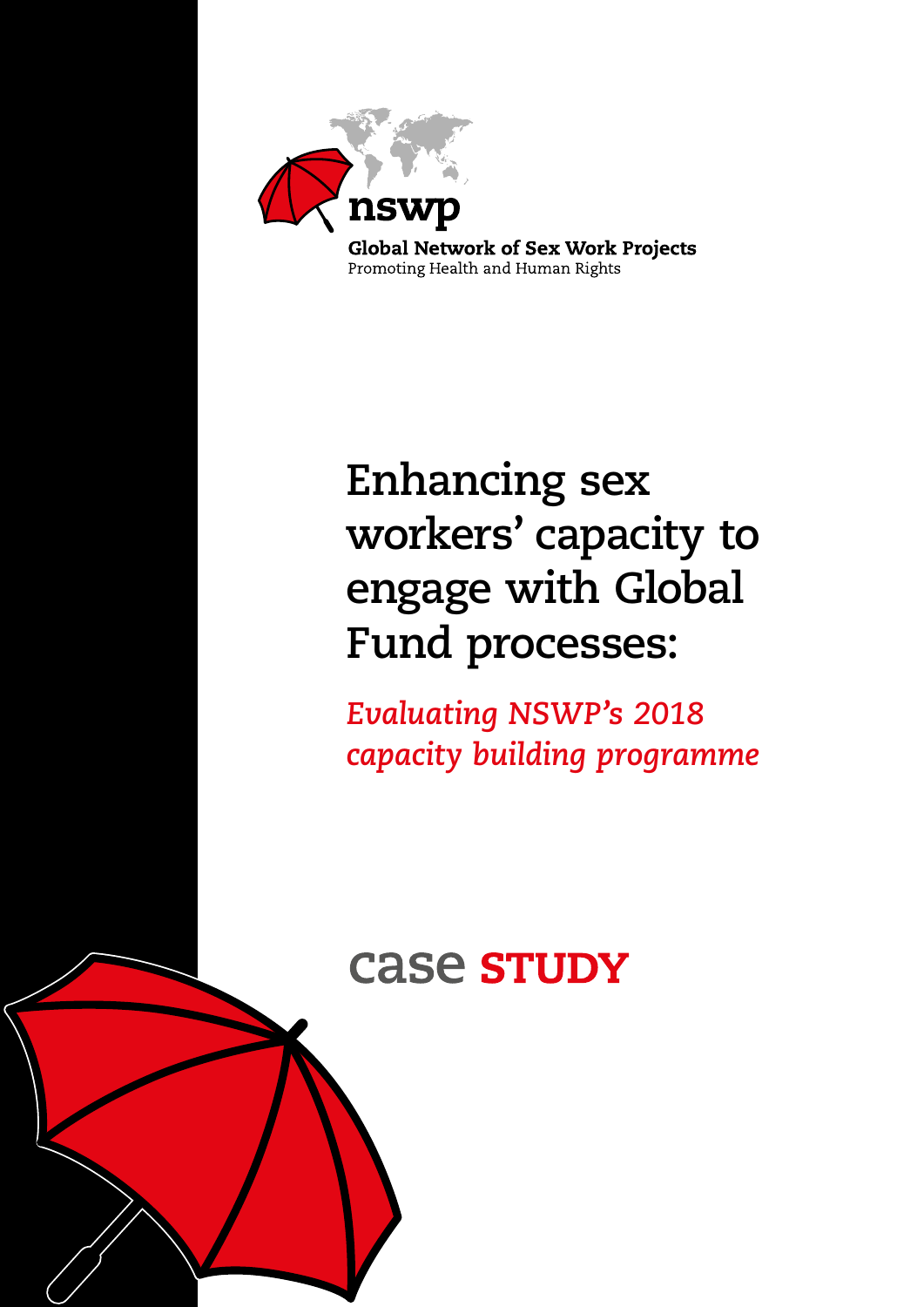# **Enhancing sex workers' capacity to engage with Global Fund processes:**

*Evaluating NSWP's 2018 capacity building programme*



# **Case STUDY**

# SUMMARY

This case study focuses on the NSWP's Global Fund capacity development programme for regional and national sex worker-led organisations and assesses its impact. The programme helps target groups to gain knowledge of and meaningfully engage with Global Fund processes.

The findings of this case study demonstrate that the capacity development programme has had a positive impact on sex workers and sex worker-led organisations in the five regions the programme works in (Asia and the Pacific, Africa, Caribbean, Latin America and Eastern Europe and Central Asia). It has increased their understanding of and engagement with Global Fund processes, providing a foundation for the long-term process of capacity building.

# **INTRODUCTION**

NSWP received a grant from the Global Fund in the second half of 2017 to enhance the capacity of sex worker-led organisations to meaningfully engage in Global Fund and national processes. NSWP previously received a Global Fund grant (via the Robert Carr civil society Networks Fund, known as RCF) from 2015 to the beginning of 2017 to build the capacity of sex worker-led organisations in understanding and engaging in Global Fund processes. The current programme supports a range of activities to continue this capacity building, and involves countries that have not previously benefitted from similar capacity building activities. This case study focuses on the impact of these interventions in 2018, specifically:

- The degree to which regional networks and community experts are equipped to provide technical support to sex worker-led organisations in engaging in Global Fundrelated processes;
- The capacity within sex worker-led organisations to effectively engage in Global Fund-related processes and advocate for Global Fund-supported rightsbased sex worker programming, including transition planning.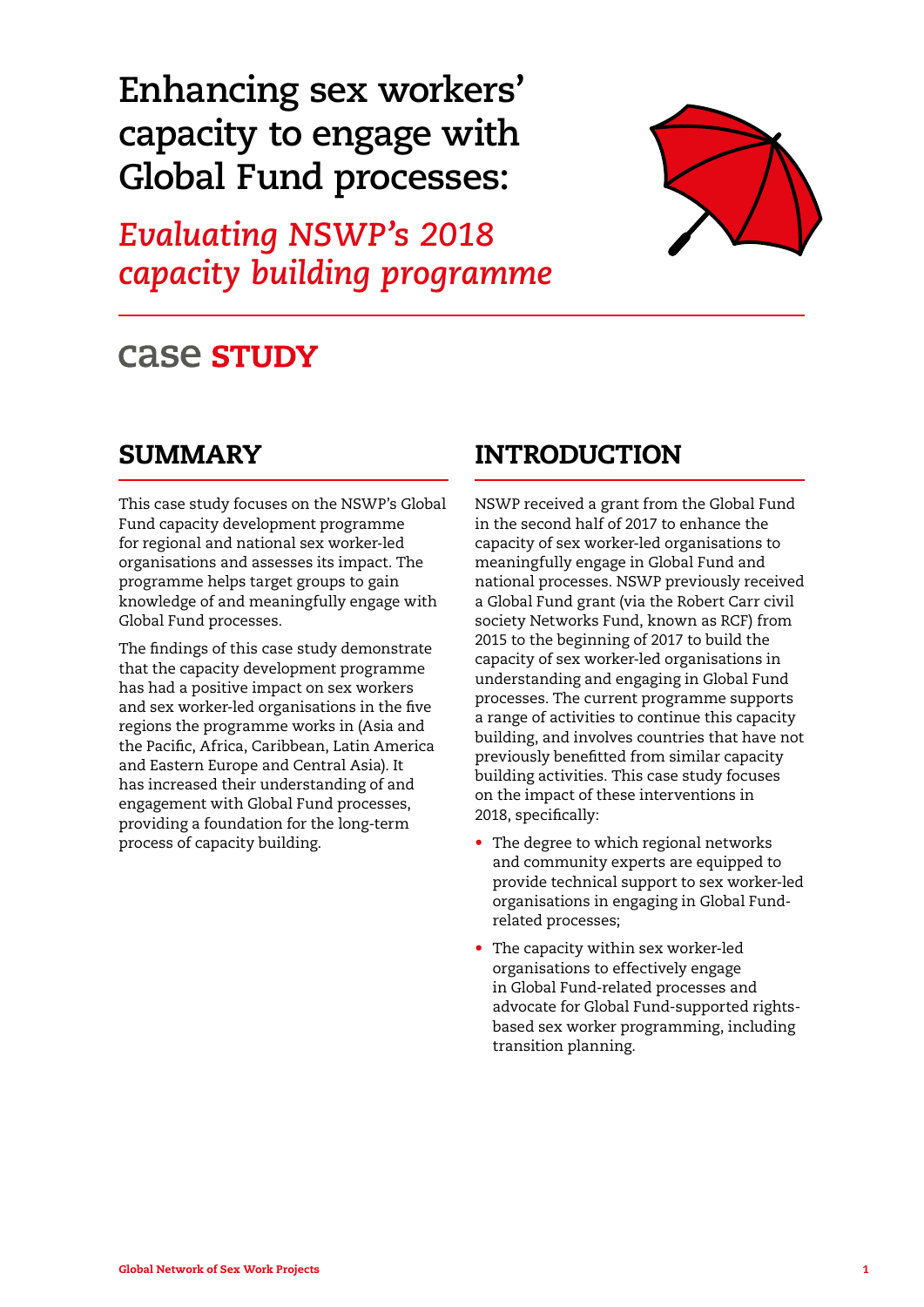

The Global Fund is one of the world's largest funders of testing, treatment and care for people living with HIV, tuberculosis and malaria. It is a partnership between governments, civil society, the private sector and people living with or affected by one or more of the three diseases. The Global Fund does not implement programmes, but funds governments and organisations in eligible countries. The Global Fund gives funding to Principal Recipients in each country, who then distribute funds to Sub-Recipients. Sex workers are disproportionately affected by HIV and are recognised as a key population by the Global Fund. In 2016, the Global Fund adopted the Sex Worker Implementation Tool  $(SWIT)^1$  as the normative international guidance for their programmes. The SWIT calls for community-led evidence and rightsbased HIV prevention, treatment, care and support programmes. The Global Fund does not directly fund community organisations. Sex worker-led organisations are often not meaningfully included in the Global Fund

national processes that could ensure they receive vital funding for community-led sex worker programming and benefit from rights-based programming. Stigma and discrimination, as well as criminalisation, also contribute to sex workers' exclusion from or marginalisation within national processes. As such, sex worker-led organisations must be proactive in engaging with these processes and advocating for the inclusion of sex worker-led responses.

In light of this, NSWP and five regional networks (APNSW, ASWA, CSWC, PLAPERTS and SWAN<sup>2</sup>) developed a programme of activities that aims to support sex worker-led groups to more effectively engage with the Global Fund and create sustainable change for sex workers globally.

Details on the countries' involvement in the programme in 2018 can be found below. All 27 countries were offered technical support from the Senior Programme Officer and the Community Experts in their region.

| Region                                       | <b>Countries implementing national</b><br>activities and receiving technical support        | <b>Countries offered</b><br>technical support              |
|----------------------------------------------|---------------------------------------------------------------------------------------------|------------------------------------------------------------|
| Africa                                       | Democratic Republic of Congo, Kenya,<br>Rwanda, Senegal, South Sudan, Tanzania,<br>Zimbabwe |                                                            |
| Asia and<br>the Pacific                      | Mongolia, Nepal, Papua New Guinea,<br>Viet Nam                                              | Cambodia, Indonesia,<br>Malaysia, Philippines,<br>Thailand |
| Caribbean                                    | Guyana, Suriname                                                                            | Jamaica                                                    |
| Eastern Europe<br>and Central<br>Asia (EECA) | Georgia, Kyrgyzstan, Ukraine                                                                | Kazakhstan                                                 |
| Latin America                                | Colombia, Ecuador                                                                           | El Salvador, Peru                                          |

<sup>1</sup> WHO, UNFPA, UNAIDS, NSWP, The World Bank, UNDP, 2013, [Sex Worker Implementation Tool](https://www.nswp.org/resource/sex-worker-implementation-tool-swit)

<sup>2</sup> Asia Pacific Network of Sex Workers (APNSW); African Sex Workers Alliance (ASWA); Caribbean Sex Work Coalition (CSWC); La Plataforma LatinoAmérica de Personas que EjeRcen el Trabajo Sexual (PLAPERTS); and Sex Workers' Rights Advocacy Network for Central and Eastern Europe and Central Asia (SWAN)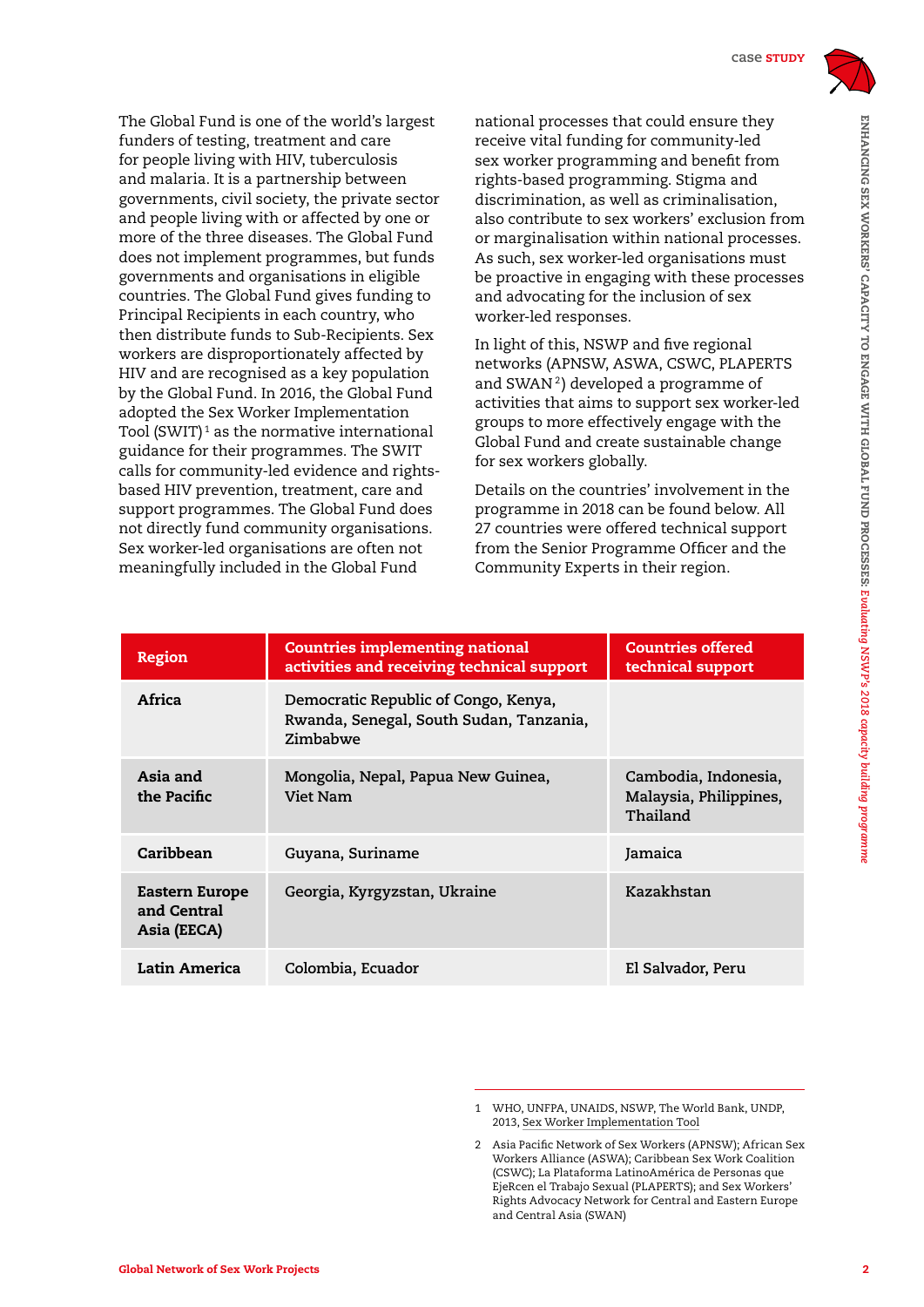# Context

The criminalised nature of sex work remains a cornerstone of the social, political and legal paradigm for the sex workers involved in the programme. All 27 countries involved in the programme retain some form of criminalisation of sex work. 22 of the 27 explicitly criminalise sex workers. The criminalisation of sex work means that sex workers are limited in how they engage with their governments and other institutions. Where sex work is criminalised, sex workers risk punitive measures for speaking publicly. There is likely to be a higher degree of distrust between sex workers and government institutions, due (in part) to stigma and whorephobia, and poor treatment experienced by sex workers.

The programme is taking place as many countries prepare for transition away from Global Fund financing, with many of the countries in this programme projected to become ineligible for Global Fund financing for HIV programmes in the coming years. Kazakhstan and Malaysia are predicted to become ineligible for HIV funding by 2023 and 2025 respectively 3. Many other countries are already involved in discussions around transition, and 4 of the regional convenings held as part of this programme focused on transition.

# 2018 Activities

In November 2017, NSWP and other key population networks organised a five-day global workshop on Global Fund processes. The workshop was organised by the NSWP Senior Programme Officer, in collaboration with Global Fund representatives and global key population networks that are members of the [Community Leadership](http://msmgf.org/about-us/partners/clac-community-leadership-action-collaborative-2/)  [& Action Collaborative](http://msmgf.org/about-us/partners/clac-community-leadership-action-collaborative-2/) (CLAC). The sex worker participants were the programme's Community Experts: people with extensive knowledge in the region who have previously benefited from capacity building regarding the Global Fund. The workshop focused on utilising the SWIT to effectively engage with and contribute to the development, implementation and oversight of Global Fund-supported programming and transition planning. Community Experts built their capacity to provide technical support in their regions during the implementation of this programme in 2018–19. The meeting also explored opportunities for partnerships between key populations and regional/ national networks. Following this global workshop, NSWP, regional networks and national sex worker-led organisations carried out the following activities in 2018.

<sup>3</sup> The Global Fund to End AIDS, Tuberculosis and Malaria, 2018, [Projected Transitions from Global Fund support by](https://www.theglobalfund.org/media/5641/core_projectedtransitionsby2025_list_en.pdf?u=636822059890000000)  [2025 – projections by component](https://www.theglobalfund.org/media/5641/core_projectedtransitionsby2025_list_en.pdf?u=636822059890000000)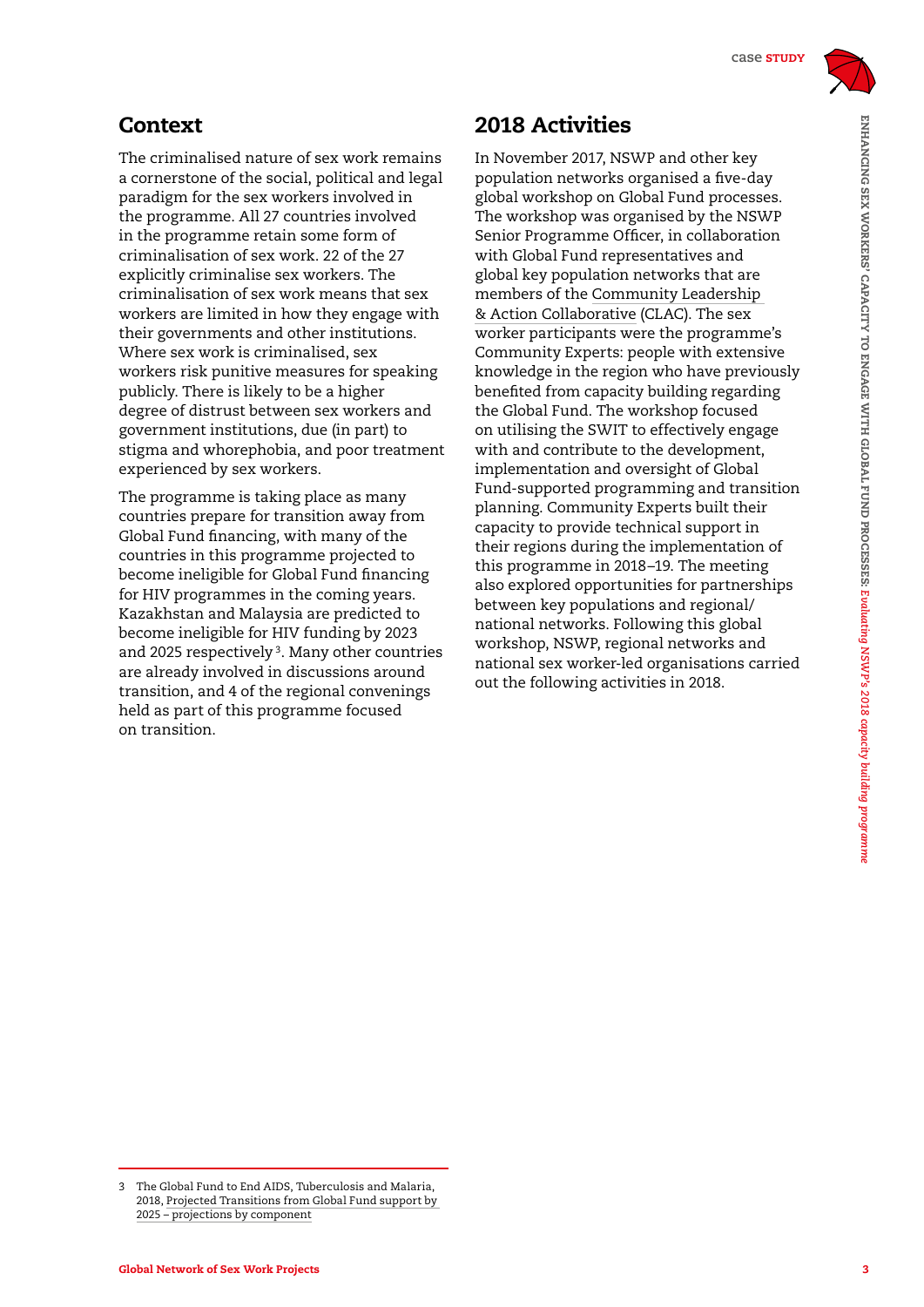

### *Regional convenings*

All five regions in the programme organised regional convenings, bringing together national representatives from sex worker-led organisations to share knowledge, identify priorities, and develop strategies to address common challenges.

Regional convenings in the Caribbean, EECA, and Latin America were organised to respond to the need for increased capacity upon transition away from Global Fund financing, and the impact of this on the sustainability of rights-based sex worker programming.

The Africa regional convening focused on influencing funding for sex worker-led organisations and monitoring Global Fundsupported programmes. The first regional convening in Asia and the Pacific invited participants from Cambodia, Mongolia, Nepal, Papua New Guinea and Viet Nam, which are not transition countries. While this was a valuable meeting as attendees were from countries that will receive small grants to implement national activities, NSWP and APNSW requested a reprogramming of funds from RCF to allow a further regional convening to take place on the topic of transition. This convening took place in November 2018, and was attended by fifteen participants from four countries.

| <b>Region</b>                                           | Place              | <b>Dates</b>                 |
|---------------------------------------------------------|--------------------|------------------------------|
| Africa                                                  | Nairobi, Kenya     | 17-21 April                  |
| Asia and the Pacific                                    | Bangkok, Thailand  | 18-19 June<br>15-17 November |
| Caribbean                                               | Georgetown, Guyana | 22-24 February               |
| <b>Eastern Europe and</b><br><b>Central Asia (EECA)</b> | Kiev, Ukraine      | $20-22$ March                |
| Latin America                                           | Bogota, Colombia   | 15–17 March                  |

The regional convenings in Latin America and Asia and the Pacific made use of support from the Senior Programme Officer in person, and in EECA he assisted via Skype to answer specific questions raised by the group. In the Caribbean, the regional convening focused on understanding the functions of the Global Fund, how to engage with the CCM, and transition.

In total, 53 sex workers attended the regional convenings (68 including the regional convening in Asia and the Pacific in November 2018, which was funded by RCF and attended by NSWP's Senior Programme Officer).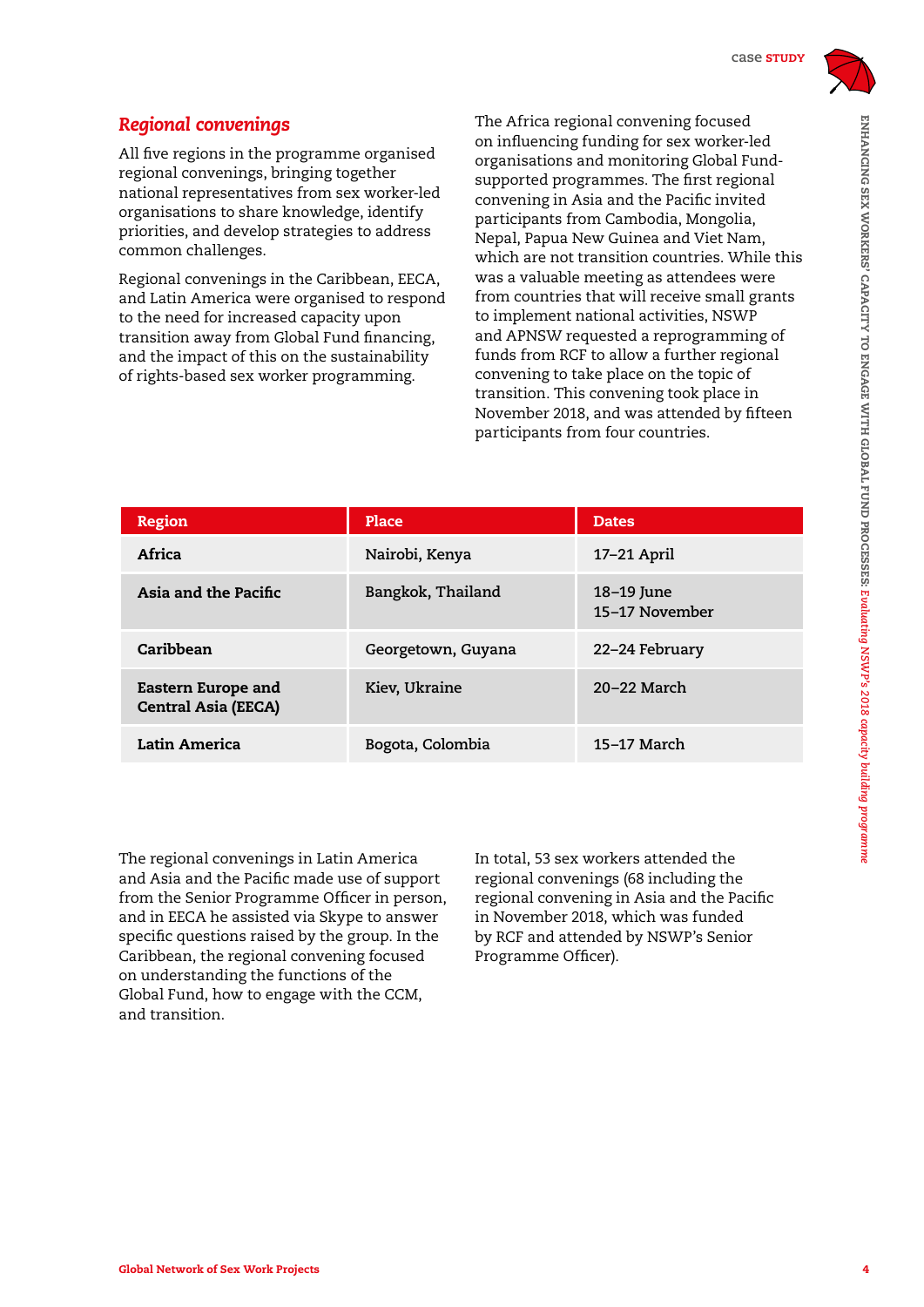

### *National activities*

Sex worker-led groups in 18 countries received small grants to implement a national programme of Global Fund-related activities including but not limited to: national workshops, meetings with key stakeholders and the creation of key population platforms. These countries are:

- **Asia and the Pacific**: Mongolia, Nepal, PNG, Viet Nam
- **Africa**: Kenya, South Sudan, Tanzania, Zimbabwe and Democratic Republic of Congo, Rwanda, Senegal
- **EECA**: Georgia, Kyrgyzstan, Ukraine
- **Latin America**: Colombia, Ecuador
- **Caribbean**: Guyana, Suriname.

A table of all national activities carried out in 2018 can be found as an appendix at the end of this document.

#### *Technical support*

During 2018, 27 countries were offered technical support from NSWP's Senior Programme Officer, regional networks and Community Experts.

In 2018, NSWP's Senior Programme Officer provided on-site technical support in five countries (Colombia, Georgia, Rwanda, South Sudan and Thailand). The Senior Programme Officer, regional networks and Community Experts provided remote technical support to all 27 countries in the programme over the course of the year. The Senior Programme Officer, regional networks and Community Experts supported sex worker-led organisations with activities such as reviewing transition plans, providing documentation on Global Fund mechanisms, one-to-one and small group mentoring on engaging with the Global Fund, and providing contacts within the Global Fund and CCMs.

- 7 NSWP, 2017, [The Smart Sex Worker's Guide to the Global](https://www.nswp.org/resource/the-smart-sex-workers-guide-the-global-fund-strategy-2017-2022-investing-end-epidemics)  [Fund Strategy 2017–2022: "Investing to End Epidemics"](https://www.nswp.org/resource/the-smart-sex-workers-guide-the-global-fund-strategy-2017-2022-investing-end-epidemics)
- 8 NSWP, 2015, [Smart Sex Worker's Guide to the SWIT](https://www.nswp.org/resource/the-smart-sex-worker-s-guide-swit)

The Senior Programme Officer also produced and disseminated 29 country profile documents outlining the country context, the Global Fund grants being implemented in the country and the contact details of CCM members. Throughout the year he provided 4 Quarterly Updates on Global Fund activities 4, which were shared with NSWP members and are available on NSWP's website. The Quarterly Global Fund Updates provided NSWP members (260 sex worker organisations in 80 countries as of 31 December 2018) with up-to-date information on recent developments within the Global Fund.

| <b>Region</b>           | <b>Community Experts</b>               |
|-------------------------|----------------------------------------|
| Africa                  | Phelister Abdalla and<br>Lala Maty Sow |
| Asia and<br>the Pacific | Kay Thi Win and<br>Liana Andriyani     |
| Caribbean               | Miriam Edwards                         |
| EECA                    | Natalija Isajeva and<br>Staša Plećaš   |
| Latin America           | Karina Bravo                           |

*Miriam Edwards sits on the CCM in Guyana and the Regional Coordinating Mechanism representing sex workers, and Nataliia Isaieva has been elected as a sex worker representative on the CCM in Ukraine.* 

Three specific NSWP resources were made available to sex worker-led organisations and community experts involved in the programme. The Smart Sex Worker's Guide to The Global Fund<sup>5</sup> and Smart Guide: Sex Worker's and Drug User's Guide to the Global Fund Transition<sup>6</sup> were published in 2015, and The Smart Sex Worker's Guide to the Global Fund Strategy 2017–2022: "Investing to End Epidemics"7 was published in 2017. They are available in Chinese, English, French, Russian and Spanish on the NSWP website. Sex workers also made use of the Sex Worker Implementation Tool (SWIT) and the Smart Sex Worker's Guide to the SWIT<sup>8</sup> among other resources.

<sup>4</sup> NSWP, 2018, [Global Fund Quarterly Update 1,](https://www.nswp.org/resource/global-fund-quarterly-update-1-2018) [Global Fund](https://www.nswp.org/resource/global-fund-quarterly-update-2-2018)  [Quarterly Update 2](https://www.nswp.org/resource/global-fund-quarterly-update-2-2018), [Global Fund Quarterly Update 3,](https://www.nswp.org/resource/global-fund-quarterly-update-3-2018) [Global Fund Quarterly Update 4](https://www.nswp.org/resource/global-fund-quarterly-update-4-2018)

<sup>5</sup> NSWP, 2015, [The Smart Sex Worker's Guide to The Global](https://www.nswp.org/resource/the-smart-sex-workers-guide-the-global-fund)  [Fund](https://www.nswp.org/resource/the-smart-sex-workers-guide-the-global-fund)

<sup>6</sup> NSWP, 2015, [Smart Guide: Sex Worker's and Drug User's](https://www.nswp.org/resource/smart-guide-sex-workers-and-drug-users-guide-the-global-fund-transition)  [Guide to the Global Fund Transition](https://www.nswp.org/resource/smart-guide-sex-workers-and-drug-users-guide-the-global-fund-transition)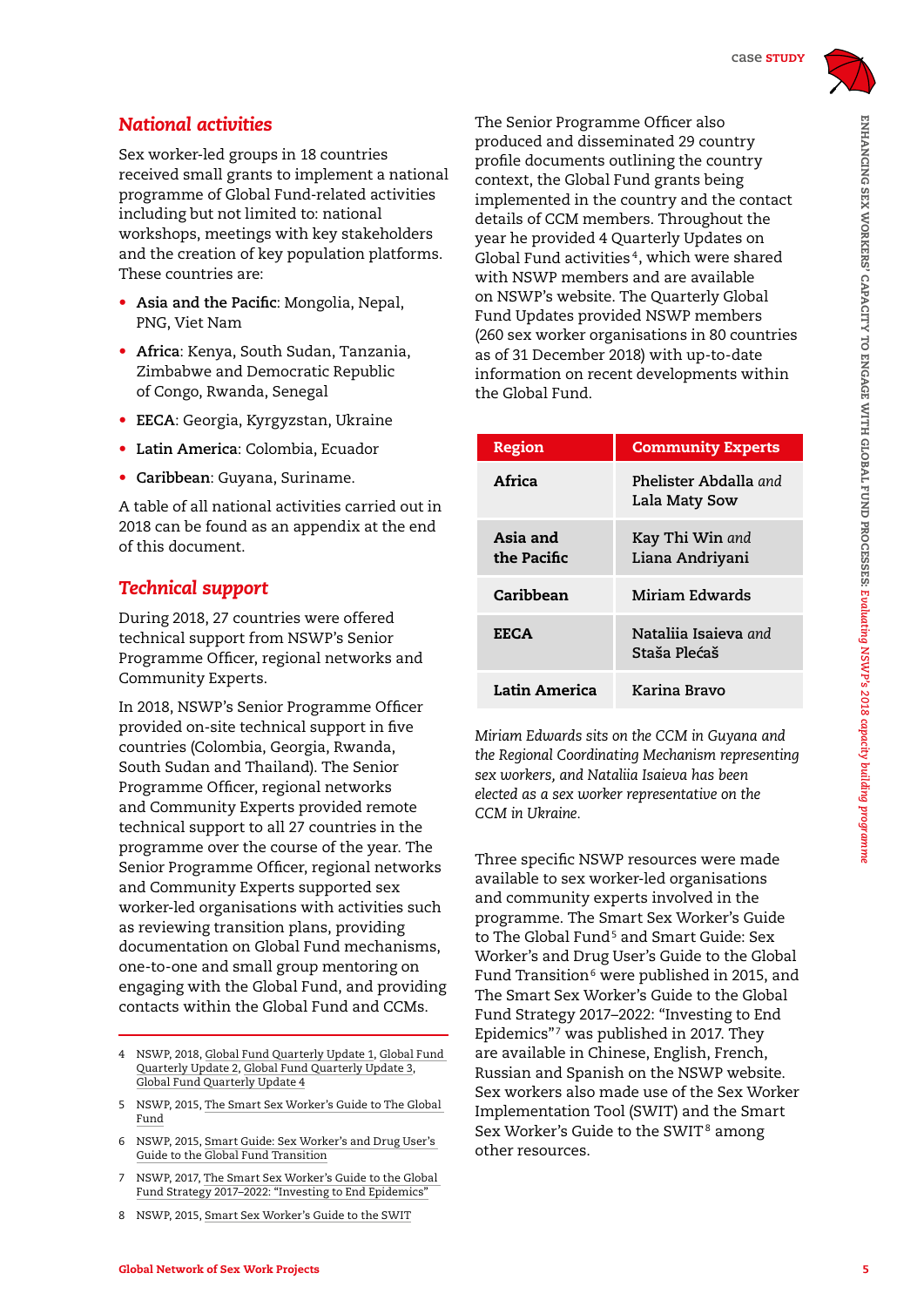

# FINDINGS

# Increased knowledge and understanding of Global Fund and national processes at a regional level

The technical support provided by NSWP's Senior Programme Officer as well as the regional convenings provided information on engaging with Global Fund and national processes and allowed regional networks to build their capacity in providing technical support to sex worker-led organisations in their regions.

Participants at the regional convenings agreed that the combination of community knowledge and technical support from the Senior Programme Officer and the Community Experts was helpful, as this allowed them to contextualise the Global Fund's work to their particular country context.

"It was a very important event; it was very successful. It was a very flexible agenda where we gave them a space to discuss what kind of issues they face in implementing GF programmes. Sta?a was really facilitating well, knowing the Global Fund processes, but also having the insights where the countries are, so she initiated this discussion about participation in [Global Fund] processes and went through all the steps [of] how they can participate and access the Global Fund in their countries."

*Programme Officer, SWAN (EECA)*

"[The technical support] had a great impact, especially in Suriname, because now they better understand the importance of them representing themselves at the CCM level – before they didn't see it as something important."

*Community Expert, Caribbean*

The Asia and the Pacific regional convening was the first time representatives from all five countries came together. Participants reported it was a valuable experience as they were able to share a lot of information, discuss their experiences engaging with the Global Fund, and learn from each other in a face-to-face environment. Shortly before the meeting, a participant from Mongolia received a letter from the sex worker representative on the CCM, trying to improve work on rights-based programming in Mongolia, as they are a transition country. Participants reflected on this during the convening and suggested approaches for the country – this issue is relevant (or soon will be) to all participants developing approaches to transition.

This increased understanding has allowed regional networks and Community Experts to build their capacity to provide support at a national level on the Global Fund and other national processes. By providing information and support to organisations, the programme can support sex workers to improve their knowledge at a national level and meaningfully engage with the Global Fund. Without an awareness of the processes and activities this cannot happen.

# Increased knowledge and understanding of Global Fund and national processes at a national level

Further to the regional convenings mentioned above, the technical support provided by NSWP's Senior Programme Officer, regional networks and Community Experts, as well as national activities, increased the knowledge and understanding of Global Fund by sex worker-led organisations at a national level. 18 countries received small grants to carry out these national activities. Some countries undertook activities to build or strengthen their knowledge of the Global Fund, its processes and its work, and some focused activities on engaging with Global Fund and national processes.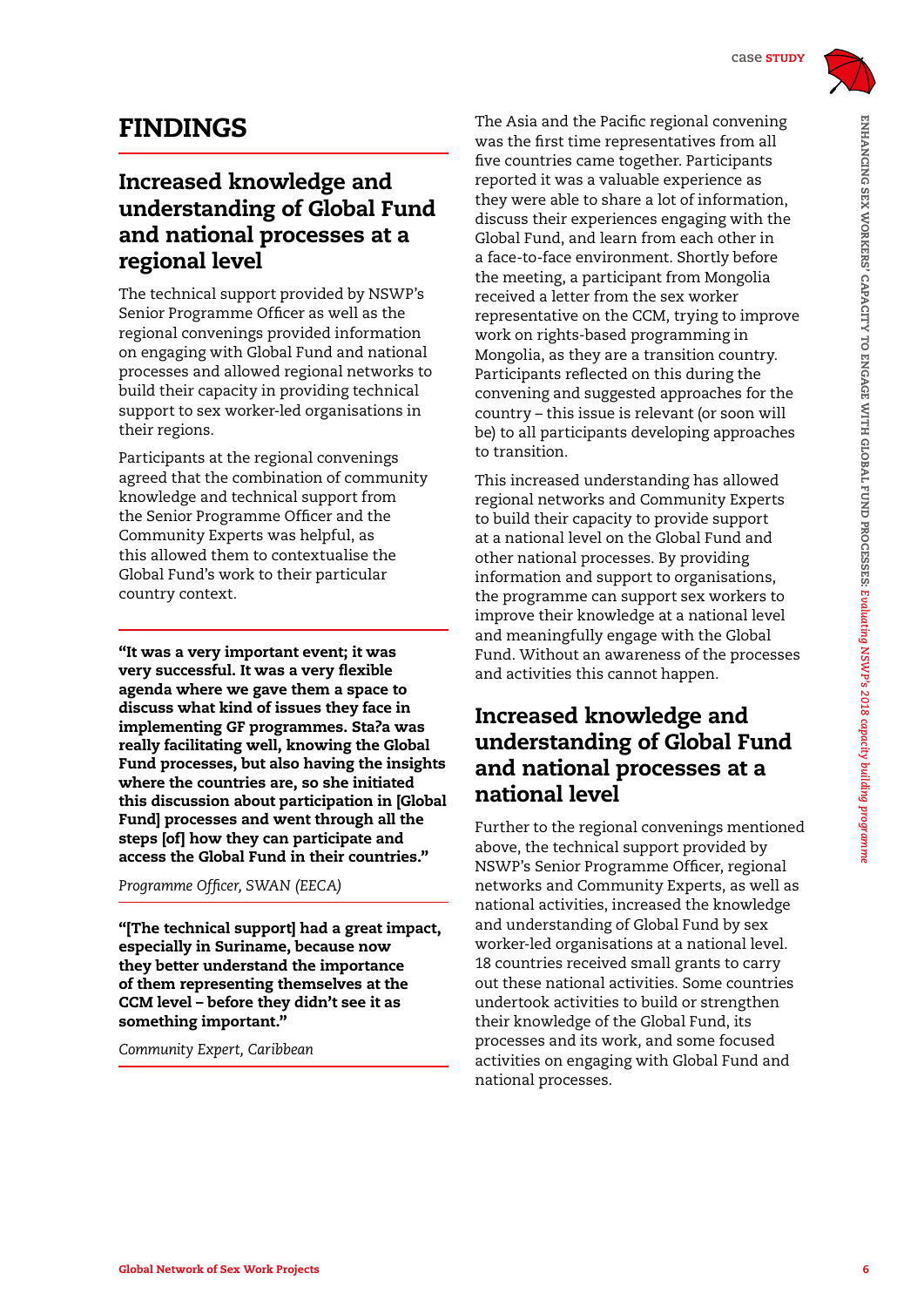

Suriname reported that the country profile they received has helped them gain an understanding of the Global Fund and its role and will have a lasting impact in their work.

"Mick sent out country profiles, on Jamaica, Guyana and Suriname, so these countries now better understand [how it works]. They started sharing more information, through the training with the sex worker coalition through NSWP, their capacity was more built on the CCM. Now they've started asking questions and getting information on the Global Fund, which they had no information on before… Now there is a sex worker representative in the CCM."

#### *Community Expert, Caribbean*

National focal points in all regions share information with sex workers in their countries for use in various ways. In the Democratic Republic of Congo, the national focal point shared the DRC country profile with their members, and used the resources provided (country profiles and Smart Guides) as part of their national activities. They reported that knowledge gained from technical support was also useful in the discussions held between sex worker-led organisations in the country and CCM members, to hold them accountable for informing sex worker-led organisations. In Senegal, the national focal point and African Community Expert shared the country profile in French with participants during national activities, and facilitated several national activities as part of her on-site technical support to the Francophone African countries involved in the programme (DRC, Rwanda and Senegal).

In Latin America, sex worker-led organisations in Ecuador used the country profile to organise around the Global Fund schedule, and be able to contact staff visiting the country. They also shared this information with other groups including the national network of people who use drugs, so they could be prepared and informed.

In EECA, the national focal point in Kazakhstan shared information and materials she received from NSWP's Senior Programme Officer with sex workers and partners who are actively involved in Global Fund processes.

The national focal point in Rwanda used the country profile she received to contact a member of the CCM; she also shared information from the country profile during national workshops. The group shared the information widely and translated the country profile into Kinyarwanda. They also carried out a study to map the Global Fund services available to sex workers in Rwanda, and identify current gaps in provision.

In Rwanda, the national workshop was attended by 13 sex workers, and led to an improved understanding of and confidence in engaging with these processes at a national level.

"From the [national] training, there has been a significant shift in attitudes and confidence. Gone is the fear about contacting the CCM and government officials, such as the lead person on the Rwandan Strategic Health Plan development process… something that did not happen prior to the training."

*Senior Programme Officer, NSWP*

In Kyrgyzstan, Tais Plus used part of their small grant to translate and adapt existing documents they saw as helpful in gaining a better understanding of the Global Fund, including information on contacting the Office of the Inspector General, the CCM and the process of country dialogue. Country profiles for Ecuador and Colombia were also translated into Spanish to facilitate broader reach in those countries.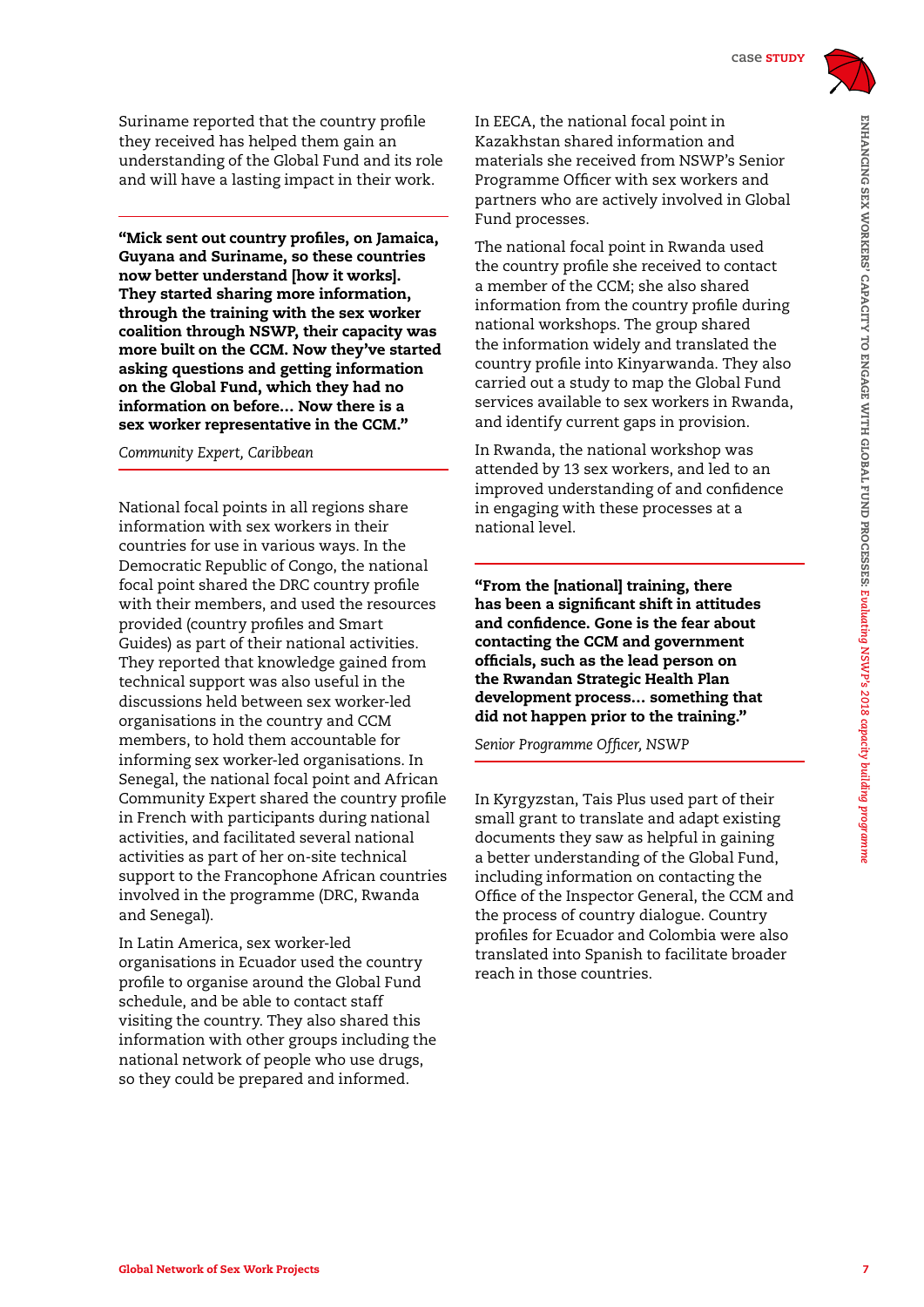

ENHANCING SEX WORKERS' CAPACITY TO ENGAGE WITH GLOBAL FUND PROCESSES:

ENHANGING SEX WORKERS' CAPACITY TO ENGAGE WITH GLOBAL FUND PROCESSES: Evaluating NSWP's 2018 capacity building programme

*Evaluating NSWP's 2018 capacity*

*building programme*

# Meaningful engagement in Global Fund national processes

Some countries used their national grant and their existing knowledge to engage more meaningfully in Global Fund processes through conducting community consultations, or advocacy activities with stakeholders relevant to Global Fund processes.

In the Caribbean, the Community Expert is able to use her position on the RCM and CCM to build the capacity of sex workers at a national level:

"I sit on the Regional Coordinating Mechanism and also the Guyana CCM – they have a lot of consultation which I am a part of, and the countries that don't have people [sex worker representatives] on the CCM through the RCM, I am able to bring [their] experiences to the table."

*Community Expert, Caribbean*

In Rwanda, the skills gained during the national workshop have improved sex workers' understanding of how the CCM works and how sex workers can engage with the Global Fund:

"Before the training it was hard to know who was on the CCM, everything about the Global Fund. But after getting the information, we thought we need to make the next step now, we need to get to the CCM. Now is the time to move forward with the skills that we are getting from NSWP."

*National focal point, Rwanda* 

The Regional Community Expert for Asia and the Pacific reported that generally, sex worker-led organisations had very little experience of the CCM representative selection process before the programme, and that NSWP's Senior Programme Officer was able to provide technical assistance enabling them to more effectively engage with the CCM during 2018. Before the programme, Papua New Guinea had a sex worker observer to the CCM; since they received technical support they have two sex worker representatives on the CCM. There had previously been a key populations budget for HIV testing in the country, but no specific budget for HIV testing among sex workers. This was raised during the national activity meeting, which was attended by several CCM members, and they have now introduced a specific budget for sex worker provision.



**National workshop in Rwanda**

**<sup>©</sup> FADA**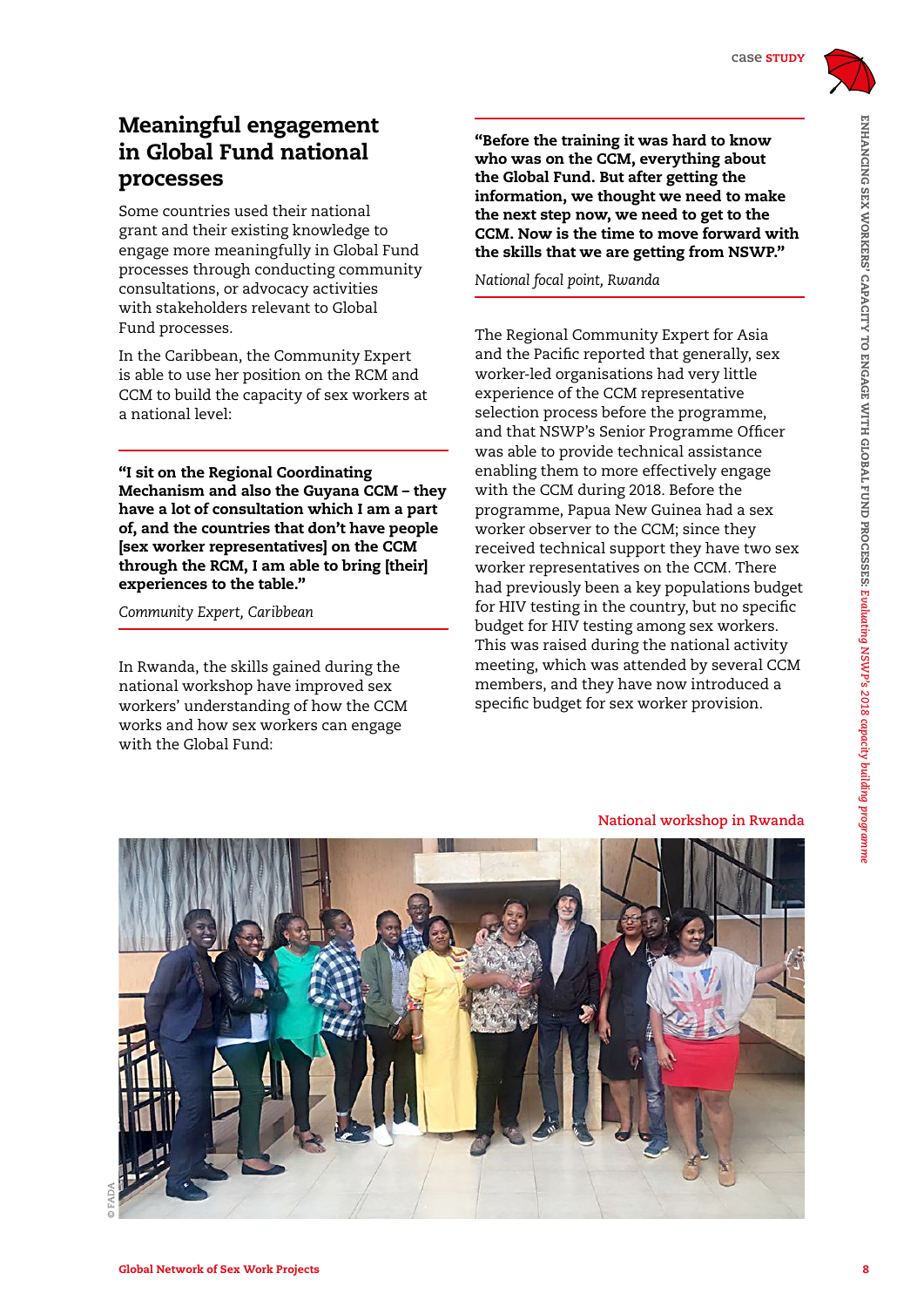

In Nepal, there was a sex worker representative on the CCM but both she and the community in the country were unclear about her role and how to effectively engage through the CCM. She attended the national training in Nepal and the regional convening in November, and now reports a much clearer understanding of her role and responsibilities at the CCM.

In countries where there is no sex worker representative on the CCM, the sex worker community has become much more involved in the process of engaging with the Global Fund and with the government following technical support and regional/national activities. For example, in Malaysia and Mongolia, the Community Expert reports that the sex worker community is now "much more aware" of how to engage with the government and the need for resource mobilisation post-transition.

In Colombia, sex workers attended a meeting with government and principal recipients of a Global Fund grant for violence and HIV. They were meaningfully engaged as experts on the different legal models of sex work and the impact this has on violence. In Ecuador, following a meeting on transition, sex worker-led organisations highlighted that government health services funded by the Global Fund were only available to cisgender female sex workers. The services have now changed their policies to provide services to transgender sex workers as well.

"Before we didn't know anything, we were far away from the process and didn't participate… now every population has its representative… and we're not just working on health, but human rights, violence, so many topics, and how these all interact with each other."

*Community Expert, Latin America*

In El Salvador, a sex worker representative from PLAPERTS was elected to the CCM in 2018 and noticed sex worker-led organisations now enjoy more contact and communication with Global Fund staff. They are now planning to work more closely with networks of people who use drugs, to support them in electing a community representative to the CCM.

In 2018, the Mongolian government translated the full SWIT to use as part of their strategic plan, and The Smart Sex Worker's Guide to SWIT was also translated into Mongolian for use among sex workerled organisations. The Community Expert in the region reported these resources are being used in other countries by sex workers who are engaging with the Global Fund, particularly in Myanmar, but they could be used more widely and more effectively if there were resources to translate them into more local languages.

NSWP's Senior Programme Officer provided online technical support to Tais Plus (Kyrgyzstan) regarding issues in management of the Global Fund grant in the country between UNDP as Principle Recipient and Tais Plus, a sex worker-led organisation who is a sub-recipient of the grant. The support related to allocation of grant funding for staff wages. NSWP's Senior Programme Officer facilitated a dialogue (currently ongoing) between Tais Plus and the Fund Portfolio Manager which led to a positive resolution of the issue.

In Kyrgyzstan and Ukraine, significant steps have been made in terms of understanding Global Fund and national processes:

"In Kyrgyzstan they've really invested a lot in the capacities for more and more people to nominate themselves for the CCM, because they were struggling, people didn't want to nominate... Now they have many activists that are nominating themselves and engaging in the processes."

*Program Officer, SWAN (ECCA)*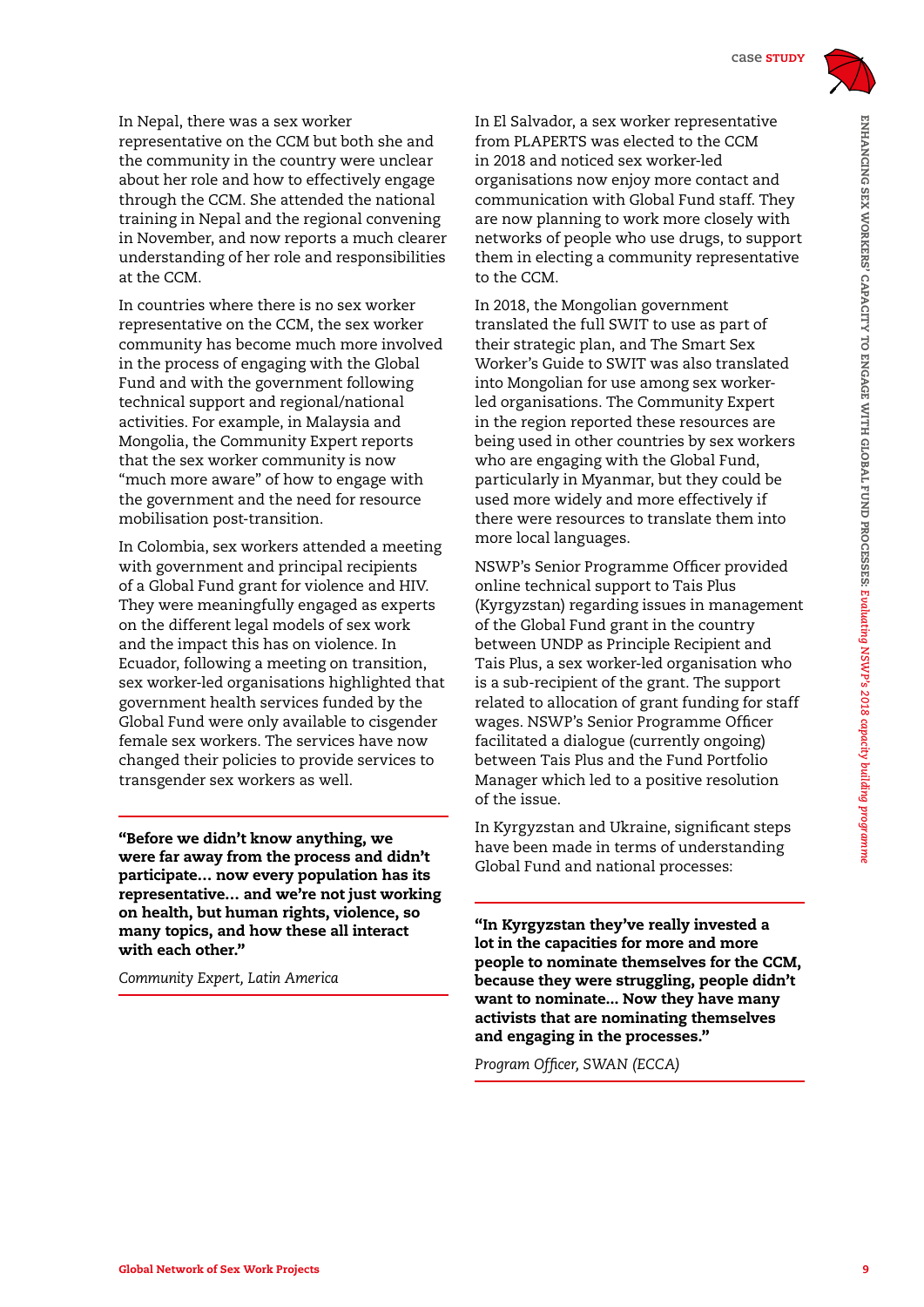Sex workers from Kazakhstan attended the ECCA regional convening and improved their capacity to engage with the Global Fund. A few months later they elected a sex worker representative to the CCM, who also received further technical support from NSWP's Senior Programme Officer for the role.

In Ukraine, sex workers are involved in all 6 working groups developing the new concept note to the Global Fund; these groups focus on: reducing new HIV infections; mobilising communities, gender and human rights; effective HIV treatment; finances; monitoring and evaluation; and purchases. They also discussed CCM election procedures at a meeting of the All-Ukrainian Forum of Sex Workers, which led to the election of a national sex worker representative on the CCM:

"In Ukraine, talking with the community and having trainings on the Global Fund, and keeping this topic active, helped them be very productive, to be involved in these Working Groups for the new programme and the Concept Note very meaningfully. They said they were seen as experts. People from the community [now] have information on the Global Fund and they know how things can and should be done, so they could really meaningfully participate."

*Program Officer, SWAN (EECA)*

NSWP's Senior Programme Officer and regional networks report that sex workers are now represented on the CCMs in 15 of the 27 focus countries (Cambodia, Colombia, Ecuador, El Salvador, Guyana, Jamaica, Kyrgyzstan, Kazakhstan, Malaysia, Mongolia, Nepal, Papua New Guinea, Peru, Thailand, Ukraine).

# *Use of resources*

Sex worker-led organisations report making use of the three NSWP resources on the Global Fund (The Smart Sex Worker's Guide to The Global Fund; Smart Guide: Sex Worker's and Drug User's Guide to the Global Fund Transition; The Smart Sex Worker's Guide to the Global Fund Strategy 2017–2022: "Investing to End Epidemics"). These resources are available on the NSWP website in Chinese, English, French, Russian and Spanish, and in 2018 were accessed 387 times. However, the Senior Policy Officer reported that he feels the Smart Guides could be used more, and often reminded participants that they are available.

The 2018 NSWP member survey indicated that 58% of members participating in the survey had used the Smart Sex Worker's Guide to The Global Fund to inform their advocacy during the year, 47% had used the Smart Sex Worker's Guide to the Global Fund Strategy, and 43% had used the Smart Sex Worker's and Drug User's Guide to Global Fund Transition.

Sex workers in Suriname, Rwanda and Kazakhstan in particular highlighted the SWIT as a valuable resource. The SWIT was particularly useful for introducing the issue of sex workers' engagement with government institutions. In Suriname, sex workers used the SWIT in meetings with the Ministry of Health; it was helpful for providing a framework to advocate for their engagement, and explain their needs in the context of health and human rights.

*building programme*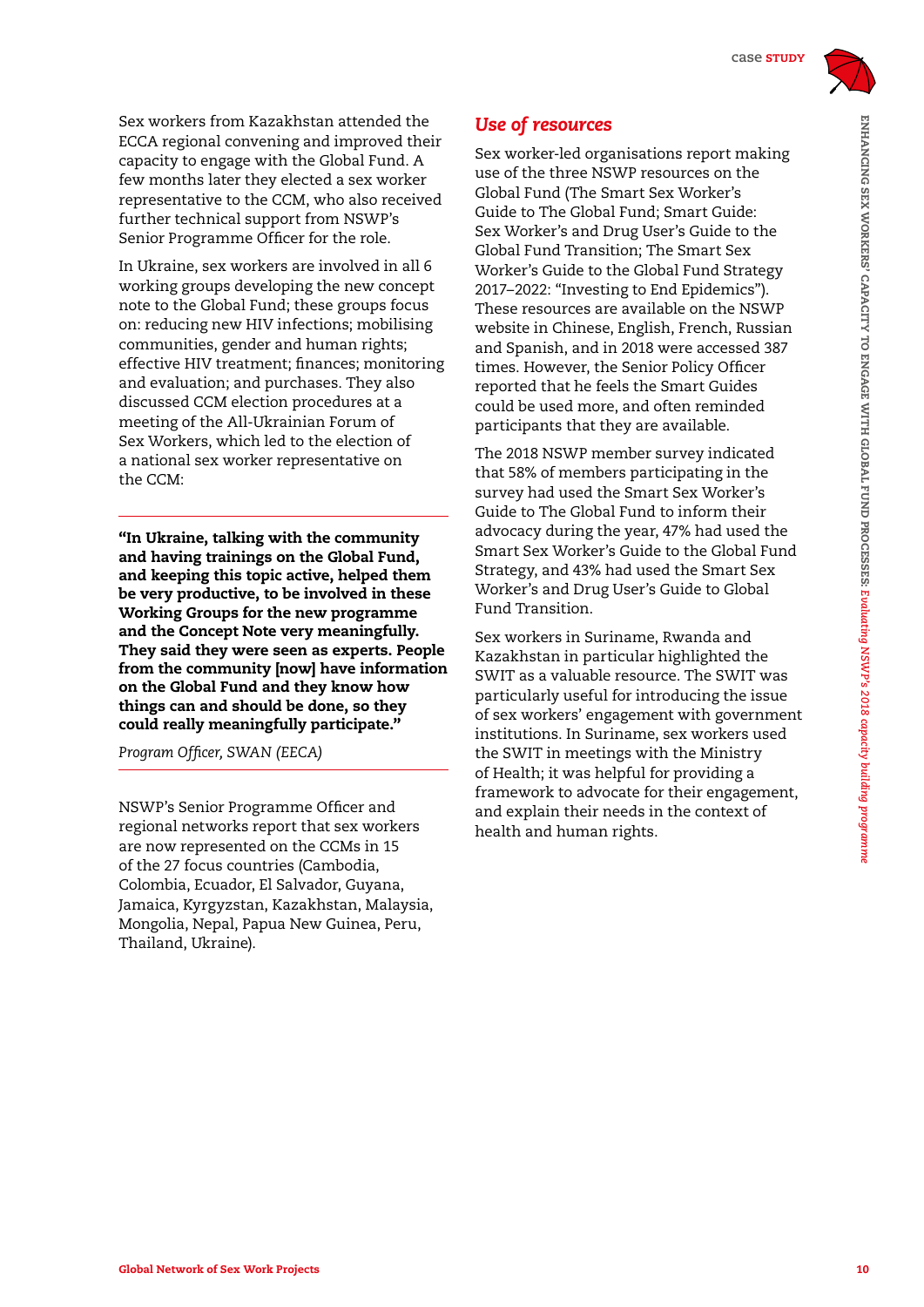

# Engagement with other key population networks

In 2018 many sex worker-led organisations strengthened relationships with other key populations groups working in their regions.

In Latin America, sex worker-led organisations are very engaged with CCMs, both through sex worker representatives and through work with other key populationled networks. The Senior Policy Officer introduced PLAPERTS (Latin American regional network) to LANPUD, a regional network of people who use drugs, and the Regional Coordinator was invited to participate in a meeting in Colombia where she shared her knowledge of engaging with the Global Fund. The Senior Programme Officer said "sharing experience would not have been possible before the NSWP training. It also enabled the strengthening of links between the two constituencies and further collaboration is currently being discussed."

PLAPERTS was also invited to a meeting of the Latin American Caribbean Platform in Peru in June, which brought together participants implementing Global Fun activities. Sex worker-led organisations in the Latin America region now work closely with many of the key population representatives on the CCM, including the transgender, MSM and HIV representatives. In the absence of a dedicated representative, the sex worker community in Ecuador engages with organisations of people who use drugs and has regular contact with their CCM representative, which provides sex workers with an avenue to raise sex worker-related issues. These activities reflect PLAPERTS' increased engagement with other key populations in the region, and with Global Fund processes.

#### **Global Fund Regional Convening in Latin America**



PI.APERTS **© PLAPERTS**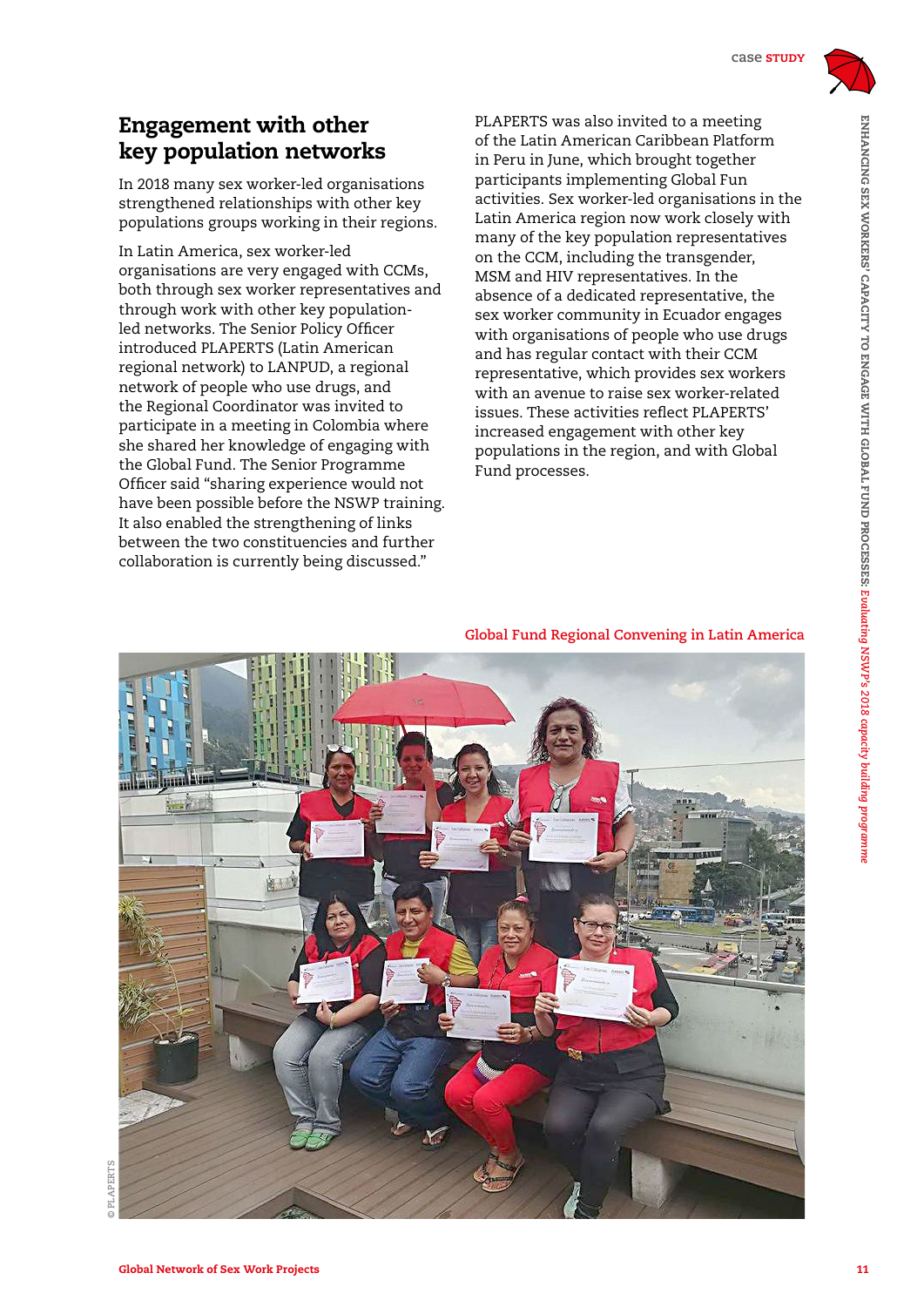

In Africa, the regional network noted that the formation of the Key Populations Consortium in Kenya was "critical" to responding to the challenges they faced with engaging in Global Fund processes. They report that key populations in Kenya have begun working together to respond to their needs collectively:

"… [the] KP Consortium has enhanced representation of all KPs as well as sex workers in the CCM and in the in-country dialogue and concept note writing and review processes. Sex worker led organizations are having an increased negotiation power in the in country Global Fund processes."

#### *Regional report, Africa*

During 2018, Tais Plus worked with other key populations groups (people living with HIV, people who use drugs and LGBT people) in their Global Fund training, which they say opened up new possibilities for working together and increased solidarity.

#### "A big plus, when 4 communities come together, is the opportunity to think, and then act jointly."

*National report, Kyrgyzstan*

SWAN reported that other key populations groups now approach Tais Plus in Kyrgyzstan for advice about engaging with the Global Fund.

"They obviously have the knowledge and other communities know this, so they turn to them [Tais Plus] before taking any further steps. They ask them for advice."

*Community Expert, Europe*

Following participation in the programme in Georgia, Women for Freedom included advocacy goals related to the Global Fund in their organisational strategic plan, indicating intention for future engagement. They did not succeed in electing a sex worker representative to the CCM but there is now a sex worker observer who will attend meetings.

"In Georgia they also tried but didn't succeed [in electing a sex worker], but now they receive information on the work of the CCM and they also participate in the meetings without the right to vote."

**National workshop in Georgia**

*Program Officer, SWAN (EECA)*

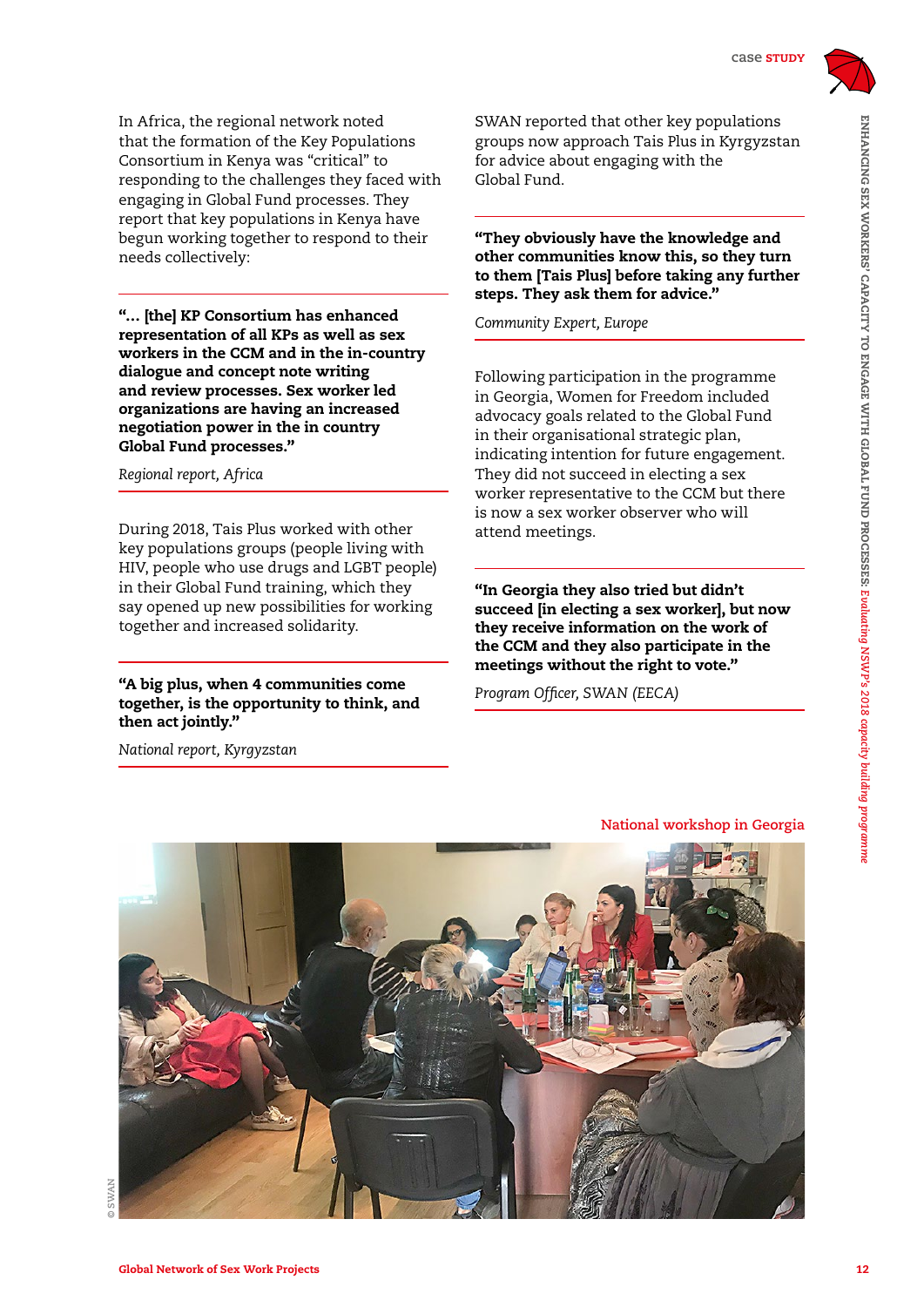During 2018, APNSW worked with groups of people who use drugs, transgender people, people living with HIV, and (to a lesser extent) men who have sex with men. The Community Expert reported that other national organisations were doing the same; in Papua New Guinea, Viet Nam and Myanmar, meetings were held involving all main key populations groups.

The Philippines Sex Worker Collective received technical support around issues of access to services among migrant and indigenous sex workers and were provided with key contact information. Although no immediate solution was found, the Philippines Sex Worker Collective, Zeiteng and Project X (two organisations in the country working with indigenous groups around sexual health) have decided to collaborate to seek solutions.

The activities undertaken as part of this programme have improved the knowledge and understanding of the Global Fund at a national level, and enhanced sex workers' ability to engage in Global Fund national processes. This includes influencing funding proposals and implementation and monitoring of Global Fund financing. There has been an increase of engagement with CCMs during this programme, and an increase in the number of sex worker representatives on CCMs. The sex workers who have participated in our activities have been able to consult with both the wider sex worker community and other key populations groups as part of their activities, and can meaningfully engage on behalf of their communities to identify priorities and needs.

# Challenges

### *Varying levels of knowledge on the Global Fund*

Seven countries had not implemented national activities before as part of the previous Global Fund RCF grant (2015–2017): Cambodia, Colombia, Mongolia, Rwanda, South Sudan, Suriname, Zimbabwe. These countries began by holding a national workshop to build their knowledge on the Global Fund and its processes.

In Senegal, two workshops were held in order to reach a greater number of sex workers outside of the capital: one workshop was attended mainly by sex workers from Dakar and the surrounding area, and a second workshop was held in in the Sédhiou region of Senegal. This was also raised a concern in Kenya, with the national organisation highlighting many sex workerled organisations in more remote areas were "deeply unaware of Global Fund processes in their counties" and that this was "really limit[ing] their participation in the necessary decision-making platforms at a local level".

### *Perception of Global Fund participation*

Several participants in the programme and the Senior Programme Officer said they believe a barrier to increased engagement by sex workers is the perception that the processes are 'not for them', either they are not open to them as non-representatives, or the mechanisms are a hostile environment for them as sex workers. They emphasised that changing this perception has begun through the workshops, but it will take long-term investment in capacity building to change this perception in a meaningful way.

"Many activities the Global Fund provides are funded to reach the community, and sex workers don't even realise they are funded for them."

*National focal point, Rwanda*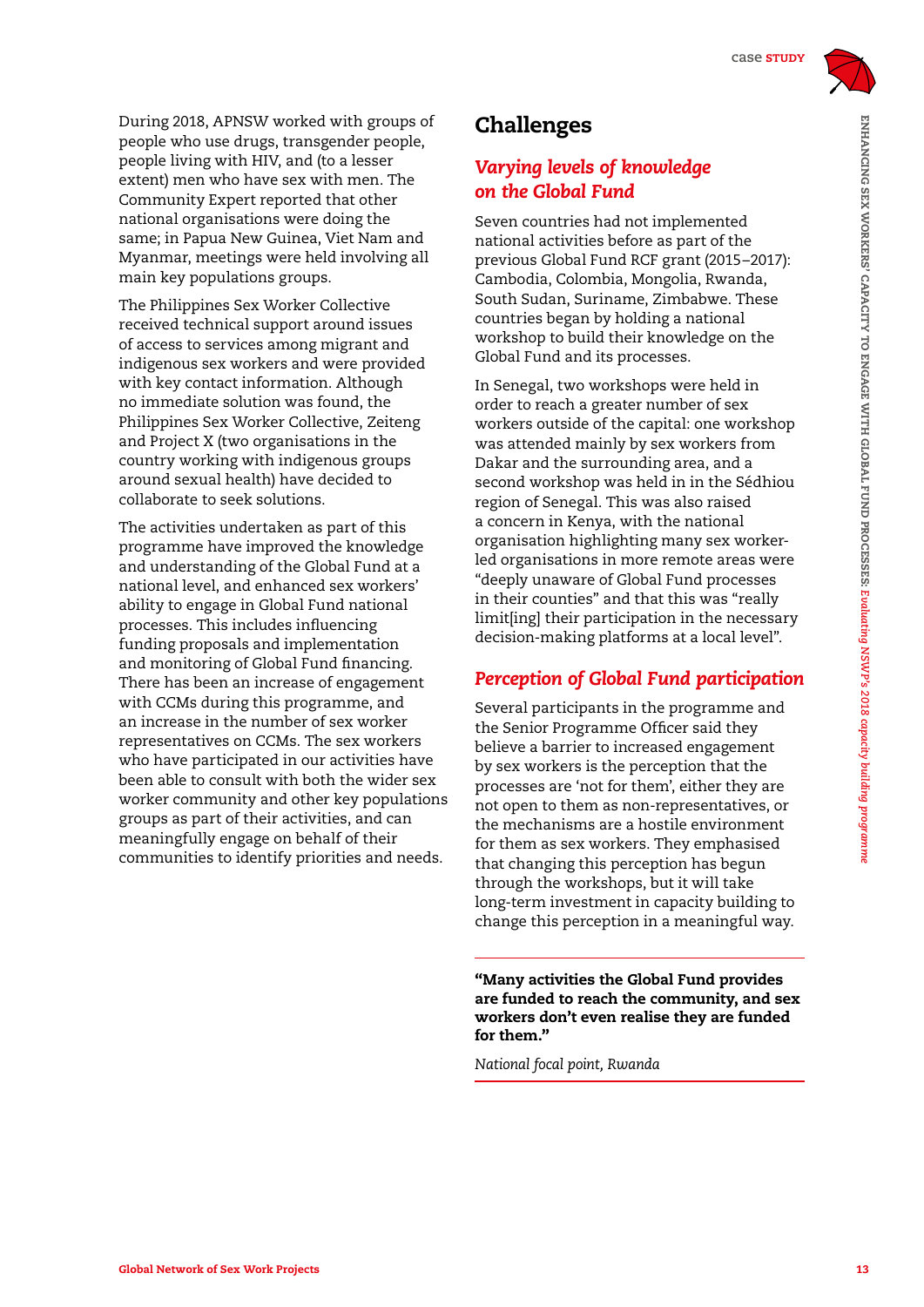In ECCA, participation in NSWP's programme has helped to partially change this perception:

"We found out [through the regional convening] for example, in Georgia and Kazakhstan they didn't even know that they had the right to participate in the CCM meetings [if] they are not part of the CCM."

*Programme Officer, SWAN (ECCA)*

The Community Expert for the Caribbean highlighted a remaining challenge: encouraging sex workers to be vocal during meetings with the Global Fund:

"Sometimes we're there, but not always heard. You have to be kind of aggressive, as sometimes you could just sit there and just be in a seat taking up space. This is something we put in the training now, that people who are going to be [in meetings] representing us, they must be able to speak, and get their voice across."

*Community Expert, Caribbean*

# *Lack of accountability to key population communities*

The Community Expert in Asia and the Pacific reported that often not much consultation occurs when selecting sex worker representatives for the region, and that the announcement of new representatives does not reach many sex workers in the country:

"In some countries they announce who is the rep for people living with HIV, but for sex workers they don't announce who it is, or if they do, it's only within people already on the CCM, UN level… this excludes [many] sex workers."

*Community Expert, Asia and the Pacific*

National activities allowed participants to reflect on this and explore options to increase the accountability of CCM members towards their community.

# *Stigma and discrimination*

All sex workers who were interviewed highlighted that stigma and discrimination were the biggest challenge to their continued participation in Global Fund processes in their country or region.

#### "Sex work is not legal here, but it does not mean sex workers are not Rwandans, are not citizens."

*National focal point, Rwanda*

In Rwanda, FADA, the national sex worker organisation, reported they have begun to try to work with other key population networks, including people who use drugs, but that stigma against both sex workers and other key population groups makes this difficult.

"We have tried to work with an organisation for people who inject drugs, but there is so much stigma around this in Rwanda they have to remain underground…sex work is illegal but this is even more illegal, they risk detention, beatings, prison. There is a lot of stigma against sex workers and LGBT people. We are uncounted citizens."

*National focal point, Rwanda*

For some, institutionalised stigma means there are still barriers to participating in Global Fund meetings with government.

"Some of it [remaining challenges] is still insecurity around knowledge, information and how to properly engage, but there's also a lot of problems that are related to the CCMs in country... It's very hard to understand what's going on in-country when you're outside of it, even if you read the reports, so I can understand the level of intimidation, or how sex workers might feel intimidated going into a CCM meeting."

*Community Expert, Europe*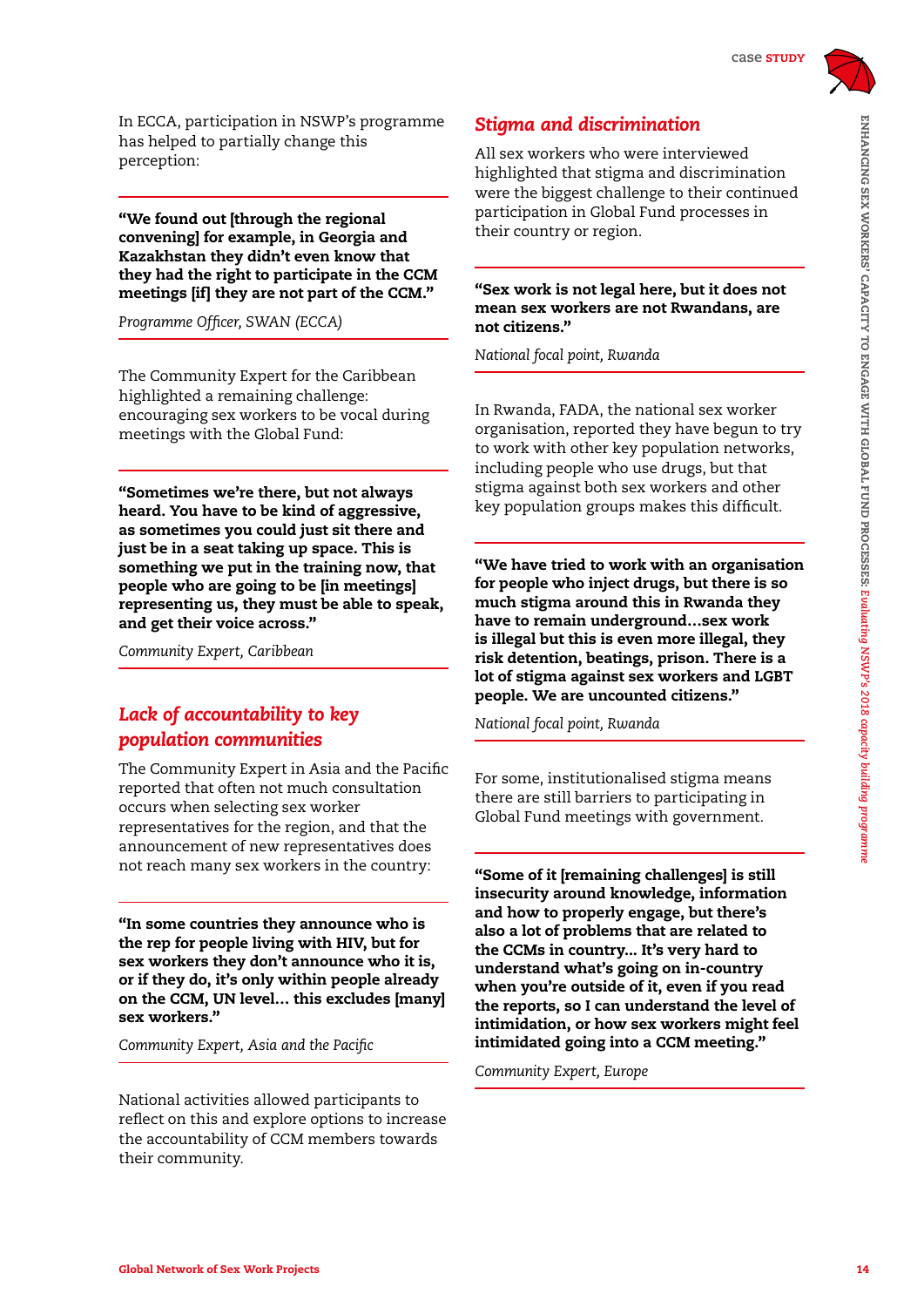This was also raised as a potential future barrier to sex workers engaging with Global Fund and related processes in Latin America:

#### "Sometimes sex workers are repressed, and they don't want to participate because they are afraid."

*Community Expert, Latin America*

Some participants are concerned about the impact stigma towards sex workers will have on financing for sex worker-led programmes after transition away from Global Fund financing. As sex work is criminalised in most countries, some organisations' believe the government is unlikely to fund programmes by and for sex workers to the necessary degree.

Working with governments (national and local), and institutions that work closely with governments, is a serious concern for sex workers, due to stigma and criminalisation of sex work. In the Democratic Republic of Congo, sex workers reported that the workshop was helpful, but afterwards sex workers raised concerns about future work with the government while sex workers are so vulnerable in the country. Recently there was large-scale arrests and detention of sex workers and other young women<sup>9</sup>, and sex workers are wary about engaging with the government in meetings on the Global Fund. Lala Maty Sow, one of two Community Experts in Africa, said this was the biggest challenge for future work, as sex workers in some countries in the region, particularly in Rwanda and DRC, are scared to engage in discussions with the government in case they are arrested or detained.

### *Language barriers*

The national focal point for Rwanda explained that language barriers were a concern for her in terms of sex workers' capacity to participate in this programme. She reported that increased resources for their particular translation needs would mean they could run the workshop again with twice as many participants. She made efforts to overcome this by explaining key messages from the workshops in local languages, but this cannot replicate the opportunity to attend and engage fully in Global Fund processes.

NSWP publishes in five core languages (Chinese, English, French, Russian and Spanish), and tries to ensure language used in documentation and written and verbal communication is in plain English, so that it can be easily translated at a local level. In early 2018, the Global Fund removed its webpages in Spanish and Russian, making it more difficult for sex worker-led groups and Community Experts to look for information relating to the Global Fund. In the second semester of 2018, it also became apparent that some of the information (for example, lists of CCM members) on the Global Fund website was not up-to-date or complete.

### *Barriers to working with the community*

APNSW, ASWA, CSWC and SWAN all agreed that as regional networks the burden of reporting to the principal recipient is difficult to balance with the need to provide technical support to national groups on these same challenges. The demands placed on community organisations by the principal recipients are high, and this creates additional barriers for the sex worker community. For example, APNSW as the regional network had the capacity to engage with the Global Fund reporting requirements and suggest changes for future reporting, which is not possible for many smaller organisations in the region.

<sup>9</sup> NSWP, 2018, [NSWP denounces the harassment, arrests](https://www.nswp.org/resource/nswp-denounces-the-harassment-arrests-and-detention-sex-workers-drc)  [and detention of sex workers in DRC](https://www.nswp.org/resource/nswp-denounces-the-harassment-arrests-and-detention-sex-workers-drc)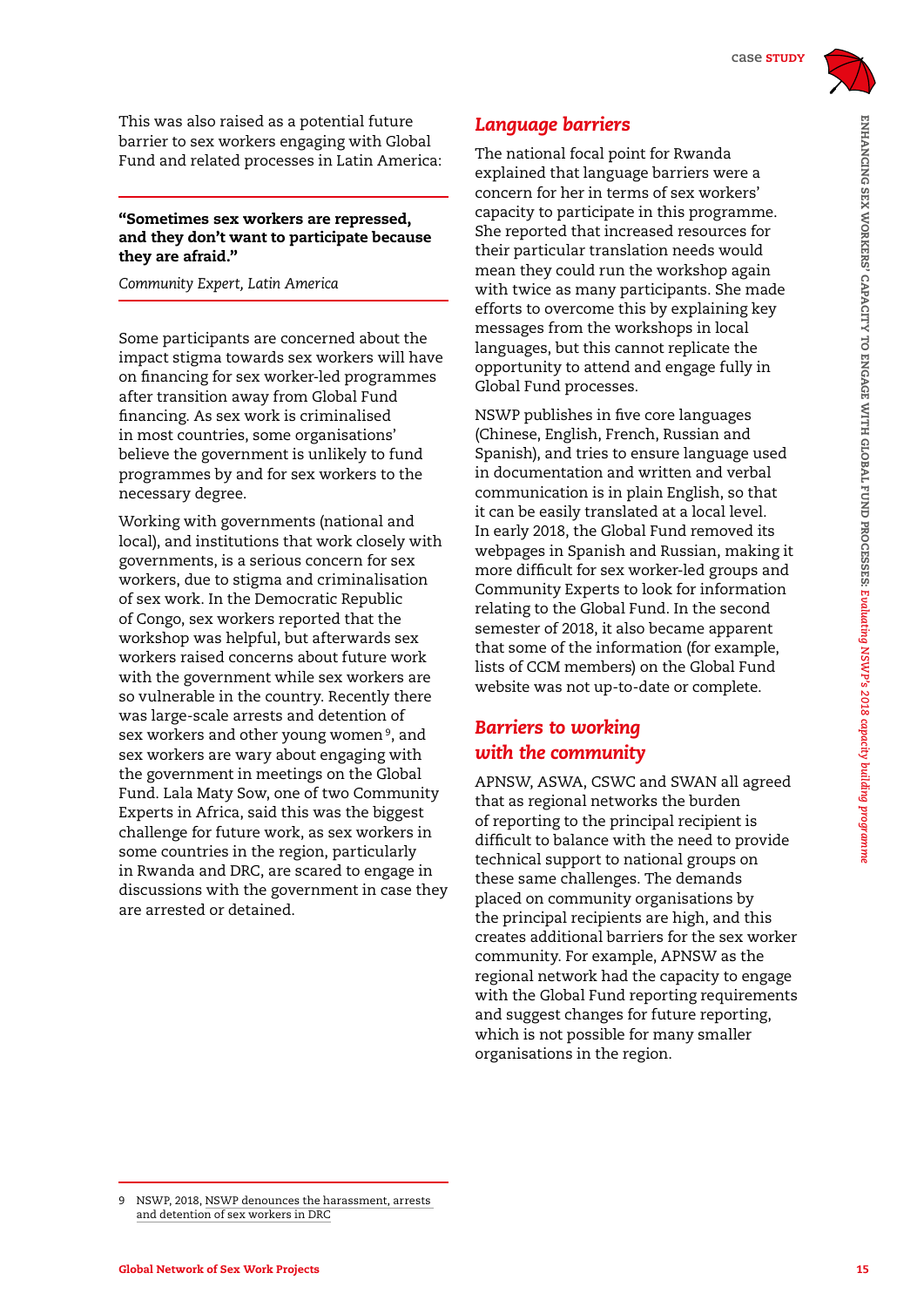In contrast, organisations that meet the requirements and have the capacity to deliver Global Fund projects may not always adequately consult and engage with sex workers. The Community Expert in Asia and the Pacific praised the Global Fund's policy of requiring organisations to involve sex workers, but suggested they should involve sex workers in monitoring the implementation of this policy:

"For example, last week I had a meeting with the principal recipient of our grant, and they [said] 'we are doing capacity building'. I said 'you are doing capacity building the other way round [to] what we want. What we [APNSW] do is capacity building, we ask our members, we ask our partners what they need, what we can do to help, [and] based on that we support them. But you are saying "you [sex workers] need this, you have to do this…"

*Community Expert, Asia and the Pacific*

The Community Expert in Senegal highlighted that despite progress engaging in Global Fund processes, sex worker-led organisations have been contracted as subsub-recipients for ten years and still find it difficult to become sub-recipients.

"We have made progress with the authorities in charge of Global Fund activities, the sex worker associations have been sub-sub-recipients for 10 years. Despite this, the Principal Recipients believe that we do not fulfil the conditions that can make us apply as sub-recipients, even though we already have the capacity to manage external funds."

*Community Expert, Senegal*

# LESSONS

### *Impact takes time*

While sex workers reported that the programme had improved their capacity to understand and engage with the Global Fund, many emphasised that the process of embedding knowledge, understanding and skills takes time.

"When considering impact, it is not always as straightforward as a seat on the CCM. Much of the impact is less visible and relates to building confidence and skills and understanding of Global Fund processes. The training workshops clarify many things about the Global Fund that was not understood before. And because the information is delivered in a very down to earth, practical way, sex workers feel empowered to question more, doing so from a position of understanding. It is in this area that the real impact can be seen, although it is hard to measure and evaluate."

*Senior Programme Officer, NSWP*

"It's going slowly, it's small steps – sometimes when you put them in the report it doesn't seem very meaningful, but for them, it's very important to have this programme and this project because it allows them to keep talking about Global Fund processes with the community. It works on 2 levels. They say it's very important to talk about Global Fund among the community in general, but on the second level it helps them build the capacities of leaders, for possible advocates, for people from the community that can be engaged in Global Fund processes in their country in future."

*Program Officer, SWAN (EECA)*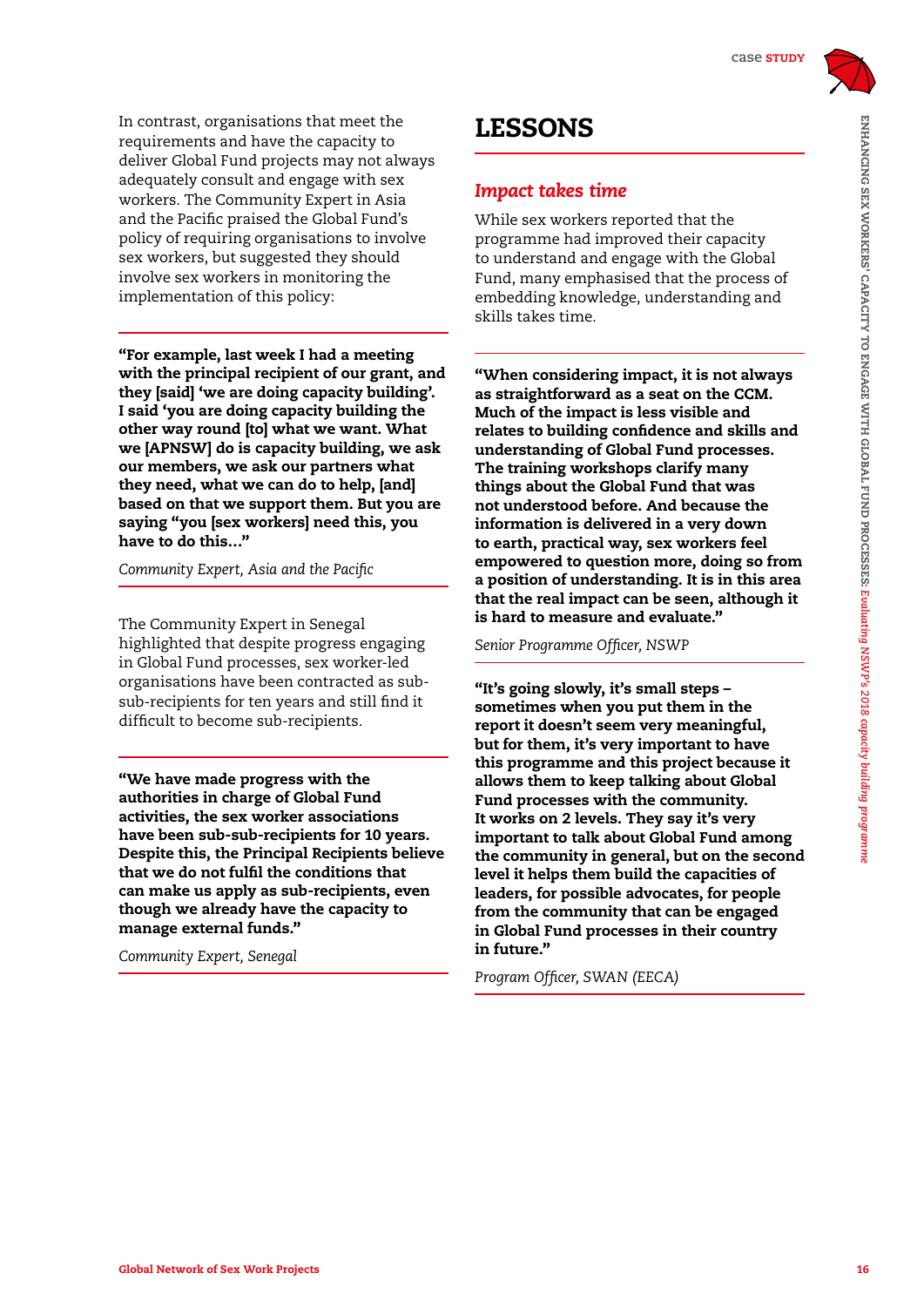### *NSWP model*

NSWP's capacity development programme has been designed in conjunction with the regions we work with, with each activity contributing to the overall outcome of improved engagement with Global Fund processes. The global meeting in November 2017 capitalised on the expertise of NSWP's Senior Programme Officer to further build capacity of Community Experts, who had been trained previously to provide technical support. National organisations make use of technical support from Community Experts to implement national activities, which improves sex workers' capacity to engage with the Global Fund in their countries. Additionally, the national activities inform the topics that regional networks advocate for at both a regional and global level.

Key factors for success included the structure of technical support, as the peer-to-peer element combined with the technical knowledge of the Senior Programme Officer created an effective learning environment for sex workers.

NSWP has been able to provide a unique model that institutional partners are unable to offer. The programme is sex workerled, creating conditions for effective and safe learning from each other and from experts on the Global Fund. Participants in all five regions highlighted this model as particularly effective:

"I can't wait to do my [2019] workshop. One of the things now I'm seeing is there are so many sex workers who want to take part in these workshops… it's bringing us together now. I wish we could get programmes all the time to keep sex workers going. For the first time, we're feeling united."

*National focal point and new sex worker representative on the CCM, Suriname*

# *Looking ahead*

The scale of Global Fund processes is still a major consideration for sex workers, and participants acknowledged that any capacity development will take time to embed within the community.

"I think it's just so big and so complex that it'll take more effort in terms of capacity building in country. It's not very straightforward in terms of understanding where you can engage and how."

*Community Expert, Europe*

Within NSWP, internal mechanisms for reporting could have been more effective in terms of ease of collecting data. As part of a meeting of the Sex Worker Networks Consortium in 2019, representatives from the five regions discussed changes to be implemented in 2019 to address this. NSWP and its regional partners will move to monthly reporting on activities and six-monthly reporting on outcome level – determining whether sex worker-led organisations in-country have increased knowledge on Global Fund processes, whether consultations are held within the countries to inform these processes, and whether sex worker-led organisations are involved in the country dialogue and concept note development.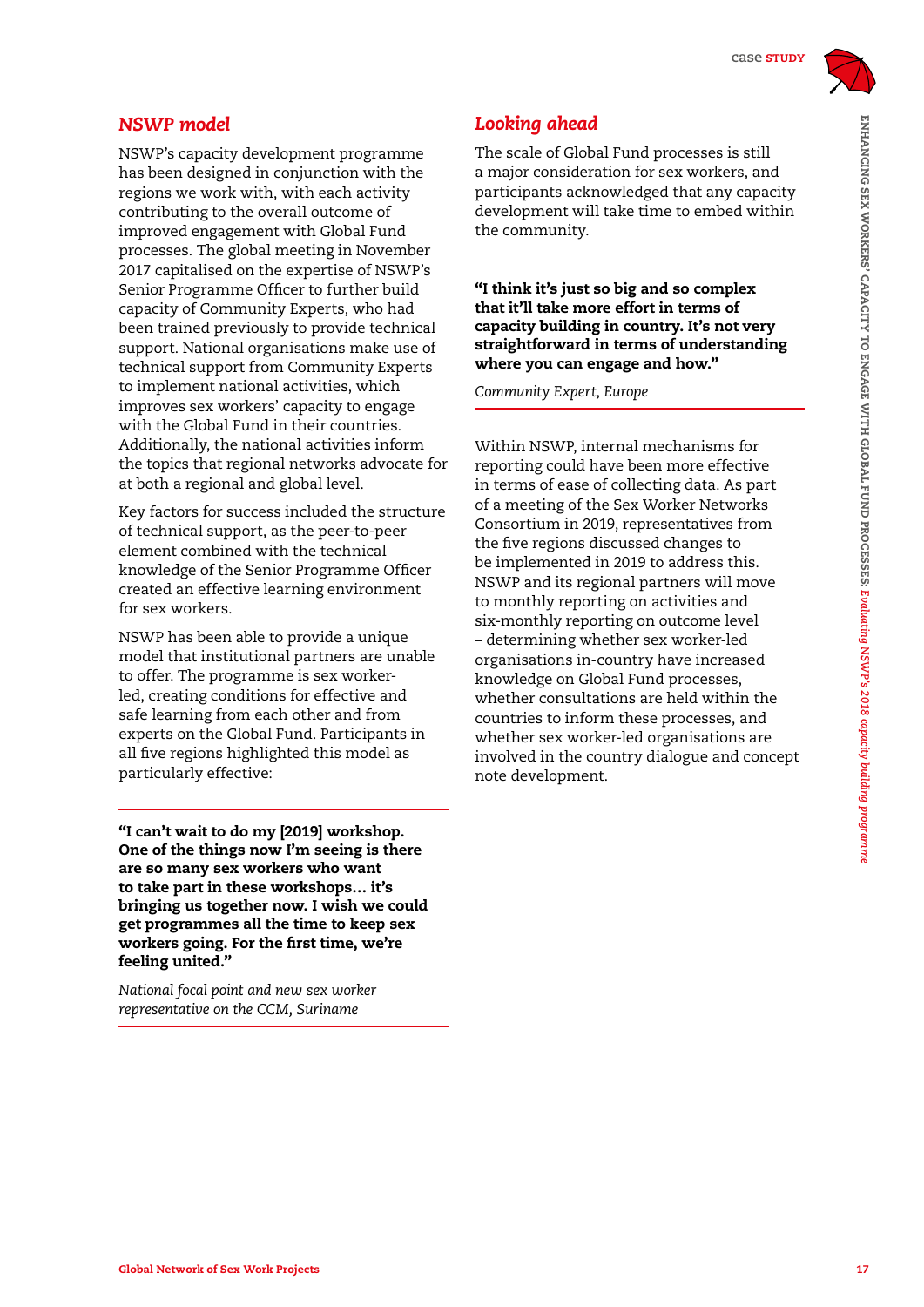# RECOMMENDATIONS

The engagement of sex worker-led organisations in Global Fund processes could be improved by:

- Engaging sex worker-led organisations in combating widespread stigma and discrimination amongst stakeholders including Global Fund staff. This could involve sensitivity training or capacity building on the SWIT. Similarly, engagement could be improved by ensuring national governments have in place non-discrimination/equal access policies working to improve access for sex workers and other key populations;
- Encouraging national governments, where appropriate and suitable contracting mechanisms exist, to engage sex workerled organisations in data collection to enhance their disease response, and improve budgeting for rights-based sex worker-led programmes;
- Supporting global key population-led networks in continuing their technical assistance programmes to build capacity, knowledge and skills (related to the Global Fund and rights-based programming) and ensure knowledge continues cascade out to the wider community;
- Supporting programmes that build on the skills and knowledge gained from this programme to increase sex worker-led advocacy towards removing punitive laws and criminalisation of sex work;
- Encouraging the Community, Rights & Gender Special Initiative to share advocacy tools developed by key populationled networks on the Global Fund communication platforms, and to support these being accessed by a wider audience of people working with key populations.

# CONCLUSIONS

This programme has created new opportunities for sex workers to learn from each other, improving their capacity to engage with Global Fund processes in their countries. Sex worker-led organisations in all five regions have engaged with other key population networks and have formed new working relationships to undertake further activities in 2019.

This case study shows the value of investing in building capacity among sex worker-led organisations. Building the capacity of sex workers, many of whom have little or no knowledge of the Global Fund, takes time. Regional convenings, technical support, and national activities, increased understanding of Global Fund processes by sex workerled organisations at a national level. This knowledge allows for a clearer understanding of the roles of different stakeholders in relation to sex worker-led organisations. It also clarifies stakeholders' responsibilities to consult with sex worker-led organisations in their countries (in Global Fund processes and processes that influence it such as national strategic planning). Building capacity of sex workers, meaningfully consulting with sex worker-led organisations, and involving them in national processes, ensures the CCM achieves its role in responding to the three diseases in-country.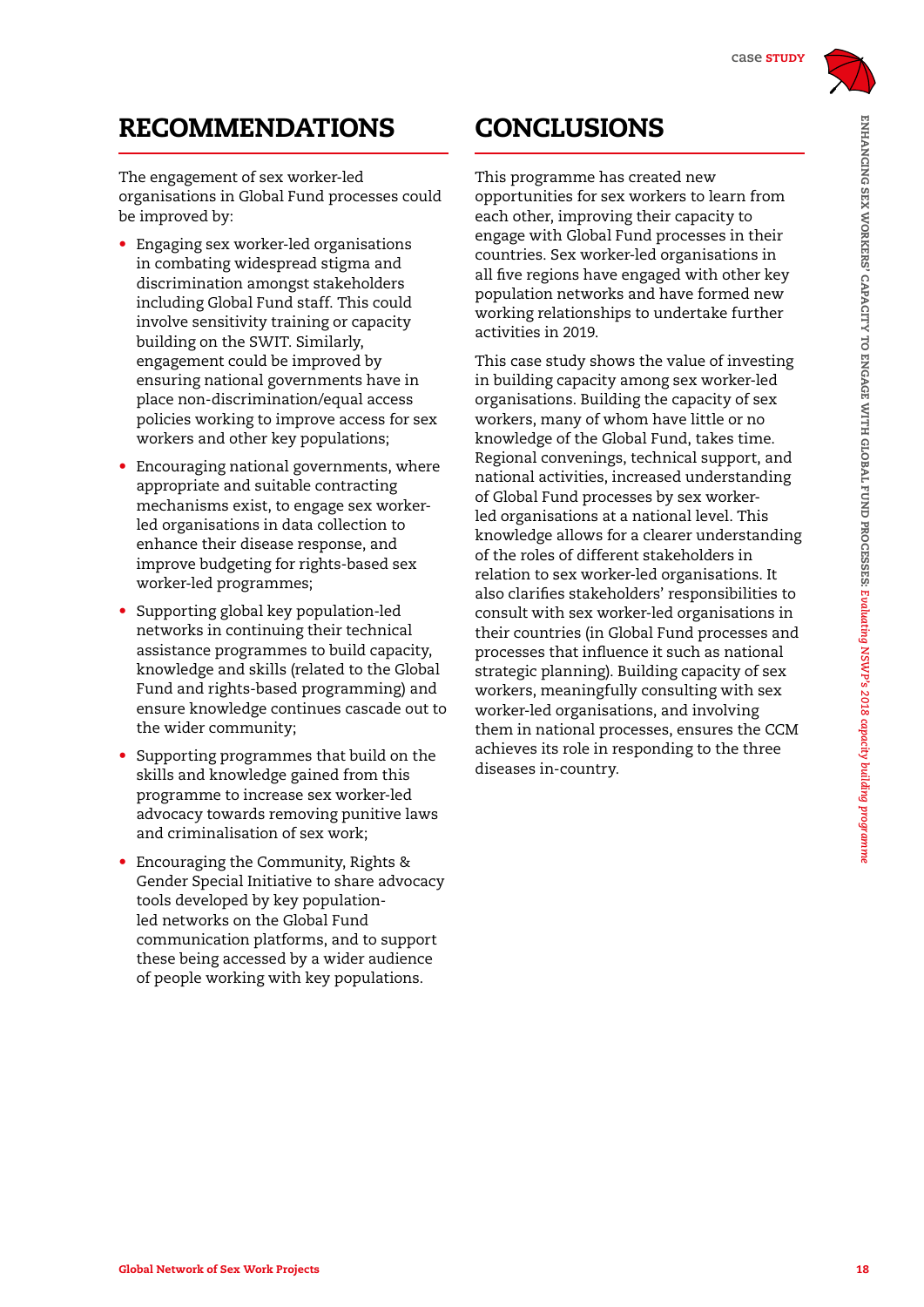

# ANNEX 1:

# ALL 2018 NATIONAL **ACTIVITIES**

In total, 480 people attended or participated in national activities as part of this programme in 2018.

| <b>Region</b>                                       | <b>Country</b>      | Activities                                                                                                                                        | No. of<br>attendees   |
|-----------------------------------------------------|---------------------|---------------------------------------------------------------------------------------------------------------------------------------------------|-----------------------|
| Africa                                              | <b>DRC</b>          | National workshop, Engaging with national stakeholders                                                                                            | 24, 22                |
|                                                     | Kenya               | National workshop, Engaging with national stakeholders,<br>Monitoring grant implementation                                                        | 12, 12, 11            |
|                                                     | Rwanda              | National workshop, Sex worker survey                                                                                                              | 13,50                 |
|                                                     | Senegal             | Workshop (Dakar), Workshop (Sédhiou)                                                                                                              | 19, 17                |
|                                                     | South Sudan         | National workshop, Monitoring grant implementation                                                                                                | 12, 11                |
|                                                     | Tanzania            | National workshop, Monitoring grant implementation                                                                                                | 10, 12                |
|                                                     | Zimbabwe            | National workshop, Monitoring grant implementation                                                                                                | 21, 12                |
| the Pacific<br>Asia and                             | Mongolia            | National sex worker convening                                                                                                                     | 20                    |
|                                                     | Nepal               | National sex worker convening                                                                                                                     | 10                    |
|                                                     | Papua New<br>Guinea | National sex worker convening                                                                                                                     | 21                    |
|                                                     | Viet Nam            | National sex worker convening                                                                                                                     | 21                    |
| Caribbean                                           | Guyana              | National sex worker convening, Engaging with national<br>stakeholders - influencing national strategic plan,<br>National key population convening | 21, 25, 18            |
|                                                     | Suriname            | National workshop, Engaging with national stakeholders<br>- influencing national strategic plan, national key<br>population convening             | 18, 32, 14            |
| Eastern Europe<br>and Central Asia<br>and Central A | Georgia             | Community consultations 1 2 and 3, Workshop for<br>Western Georgia, national workshop                                                             | 11, 12, 10,<br>11, 10 |
|                                                     | Kyrgyzstan          | Key population workshop, Community consultations 1,<br>2 and 3 Translate/adapt Global Fund document; National<br>workshop                         | 14, 16, 17            |
|                                                     | Ukraine             | Community consultations, Participation in developing<br>the concept note, national convening                                                      | 70, 22                |
| America<br>Latin                                    | Colombia            | National workshop, Engaging with national stakeholders                                                                                            | 12, 10                |
|                                                     | Ecuador             | National workshop, Engaging with national stakeholders                                                                                            | 14, 14                |